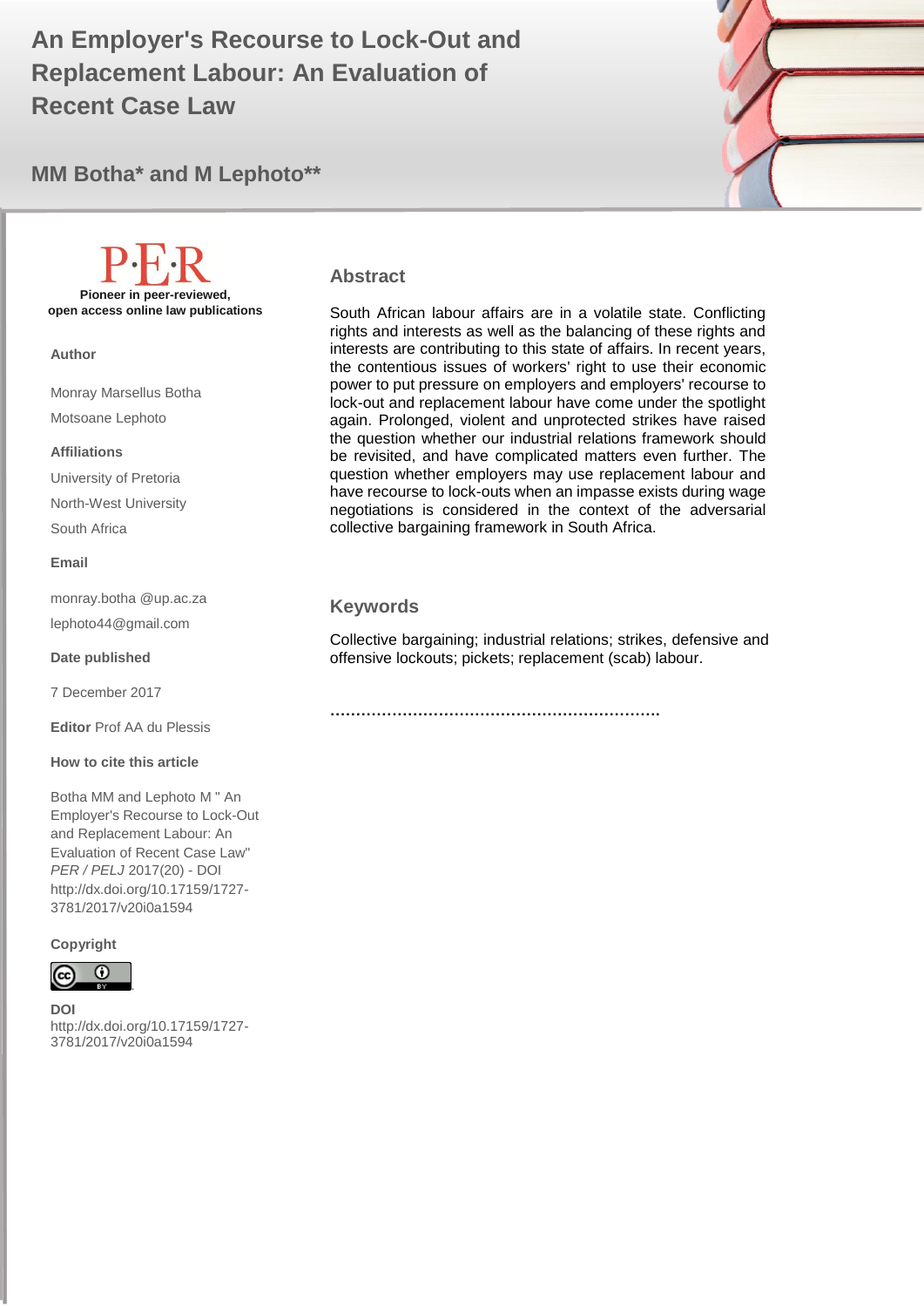# **1 Introduction**

The purpose of the *Labour Relations Act*<sup>1</sup> (LRA) is to advance economic development, social justice, labour peace and democratisation of the workplace.<sup>2</sup> The primary objects of the LRA include the following: "ITIo provide a framework within which employees and their trade unions, employers and employer's organisations can (i) collectively bargain to determine wages, terms and conditions of employment, and other matters of mutual interest; and (ii) formulate industrial policy"<sup>3</sup> and (iii) "to promote orderly collective bargaining [and] collective bargaining at sectoral level".<sup>4</sup>

The LRA in its purpose provision also provides for the advancement of the effective resolution of labour disputes. Central to collective bargaining is the right to strike and the recourse to lock-out available to employees and employers respectively. Workers exercise collective power primarily through the mechanism of strike action. On the other hand, employers may exercise power against workers "through a range of weapons, such as dismissal, the employment of alternative or replacement labour, the unilateral implementation of new terms and conditions of employment, and the exclusion of workers from the workplace (the last of these being generally called a 'lock-out')".<sup>5</sup>

It has been said that "South Africa faces deep problems of poverty, unemployment and inequality<sup>"6</sup> that these problems have a direct influence on participants in the labour relations environment, and that they shape the issues over which they engage and the manner in which they do so.<sup>7</sup> Thus, the high rate of unemployment in South Africa makes it easy for employers to find a labour source when their employees participate in strike action.<sup>8</sup>

In South Africa the right of workers to strike is constitutionally enshrined. Section 23 of the *Constitution of the Republic of South Africa,* 1996 (the

Section 1 of the LRA.

l

4 Section  $1(d)(i)-(ii)$  of the LRA.

Monray Marsellus Botha. BLC LLB LLM BCom (Hons) (Pret), MCom (UJ), LLD (NWU), Advanced Diploma in Insolvency and Practice (AIPSA) (Pret), Advanced Diploma in Corporate Law (UJ), Advanced Diploma in Alternative Dispute Resolution (AFSA/Pret). Head of Department of Mercantile Law, Faculty of Law, University of Pretoria. E-mail: monray.botha @up.ac.za.

Motsoane Lephoto. LLB, LLM (NWU). LLD Candidate, North-West University. Email: lephoto44@gmail.com

<sup>1</sup> *Labour Relations Act* 66 of 1995 (LRA).

 $3$  Section 1(c)(i)-(ii) of the LRA.

<sup>5</sup> See *In re Certification of the Constitution of the Republic of South Africa, 1996* 1996 4 SA 744 (CC) (hereafter *Certification* case) para 66.

<sup>6</sup> Anstey 2013 *SAJLR* 141.

<sup>7</sup> Anstey 2013 *SAJLR* 141.

<sup>8</sup> Van der Welden and Dribbusch *Strikes Around the World* 54.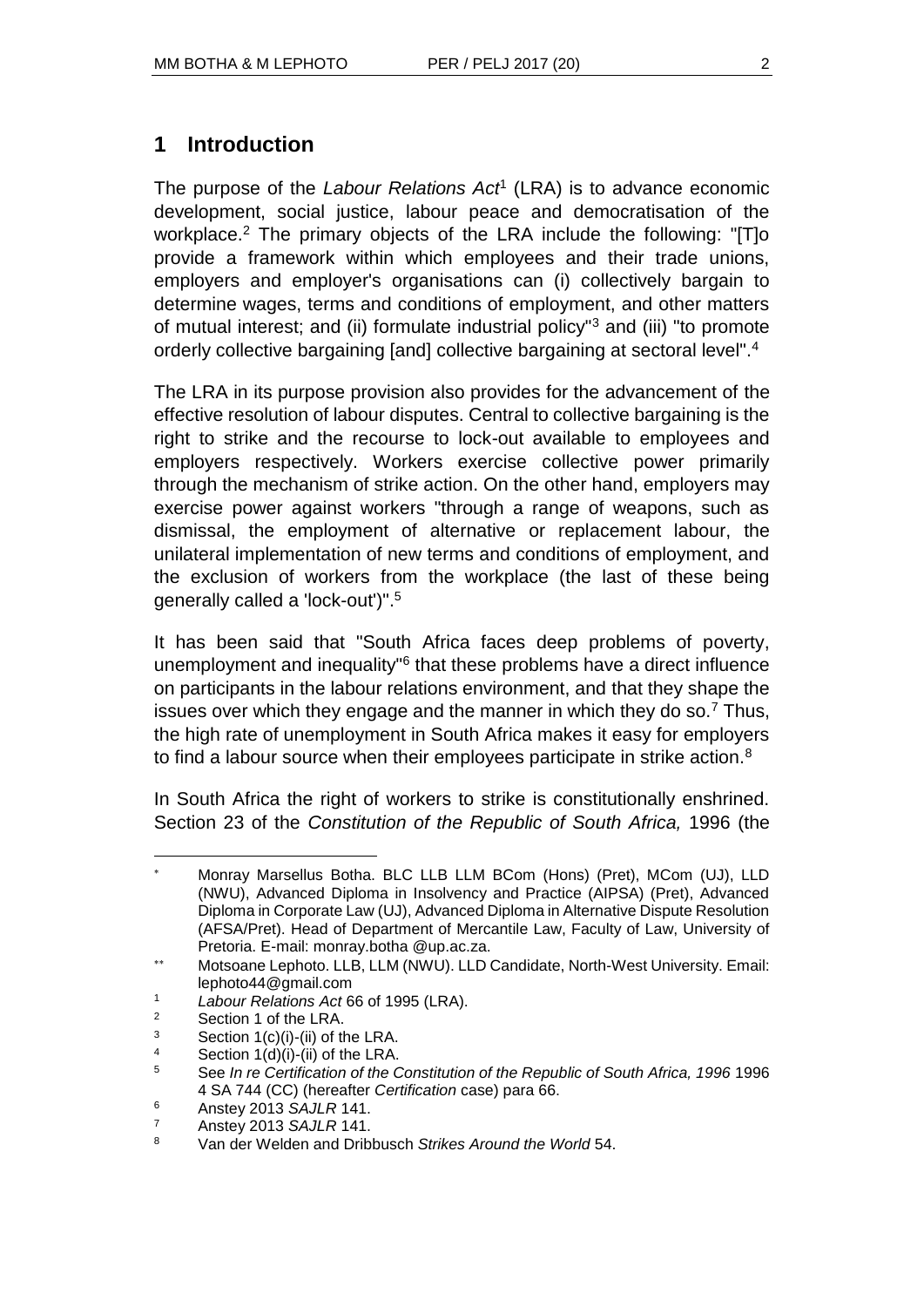*Constitution*) unequivocally states that every worker has this right. Also, this right is given effect to in section 64 of the LRA. In many countries, including South Africa, the struggle for the right to strike has been a long and painful one for trade unions and workers. Historically, in South Africa striking constituted a criminal offence and the common law did not recognise the right to strike. For example, the *Railway Regulation Act* of 1908 denied railway employees the right to strike under penalty of criminal prosecution. Also, under the *Labour Relations Act* 28 of 1956 (the 1956 LRA), strikes and lock-outs were illegal under certain circumstances.<sup>9</sup> At common law, strike action constituted a fundamental breach of contract which entitled the employer to dismiss striking employees.<sup>10</sup> It is therefore not surprising that the Constitutional Court has noted that the right to strike "is both of historical and contemporaneous significance".<sup>11</sup>

In essence, collective bargaining is about the balancing of power so that employers and employees are able to utilise their respective labour weapons (that is, the use of replacement labour or recourse to lock-out by the employer and employees' right to strike). The LRA is also concerned with possible power imbalances, as it creates the respective rights and recourses that enable the parties to use their economic powers against each other once the matter in dispute has been unsuccessfully referred to conciliation Previously it was said that the relationship between collective bargaining and industrial action:

… is much like the relationship between diplomacy and war [as] it is the threat of force and the pain which its exercise might inflict on either side which generally induces governments to seek solutions to international problems by negotiation. The threat of superior force also governs the way statesmen move their pieces in the bargaining game. This may entail bluff which, in the final analysis, can only be called by declaring open war. But even after war breaks out, diplomacy continues, unless the more powerful side demands unconditional surrender.

However, it is unwise to push the analogy between warfare and strike action too far. Strikes are not battles fought in a constant war between management and labour; they are merely the means by which employees periodically exert their collective right to withdraw labour, and by which management's liability to do without labour is weighed against the workers' capacity to endure without pay. To equate strike action with warfare may lead to misconceptions, not the least of which is to regard strikes as a justification for drawing other 'weapons' to induce surrender. Strikes may often deteriorate into mob action, which the courts will interdict. Similarly, however, employers are tempted to regard dismissal as their 'ultimate weapon', a tendency corrected by the Supreme

<sup>9</sup> See s 12(1) of the *Labour Relations Act* 28 of 1956 (the 1956 LRA).

<sup>10</sup> See Myburgh 2004 *ILJ* 962; Grogan *Collective Labour Law* 141; *SACWU v Afrox* 1999 20 ILJ 1718 (LC) para 19.

<sup>11</sup> *NUMSA v Bader Bop* 2003 24 ILJ 305 (CC*)* para 13.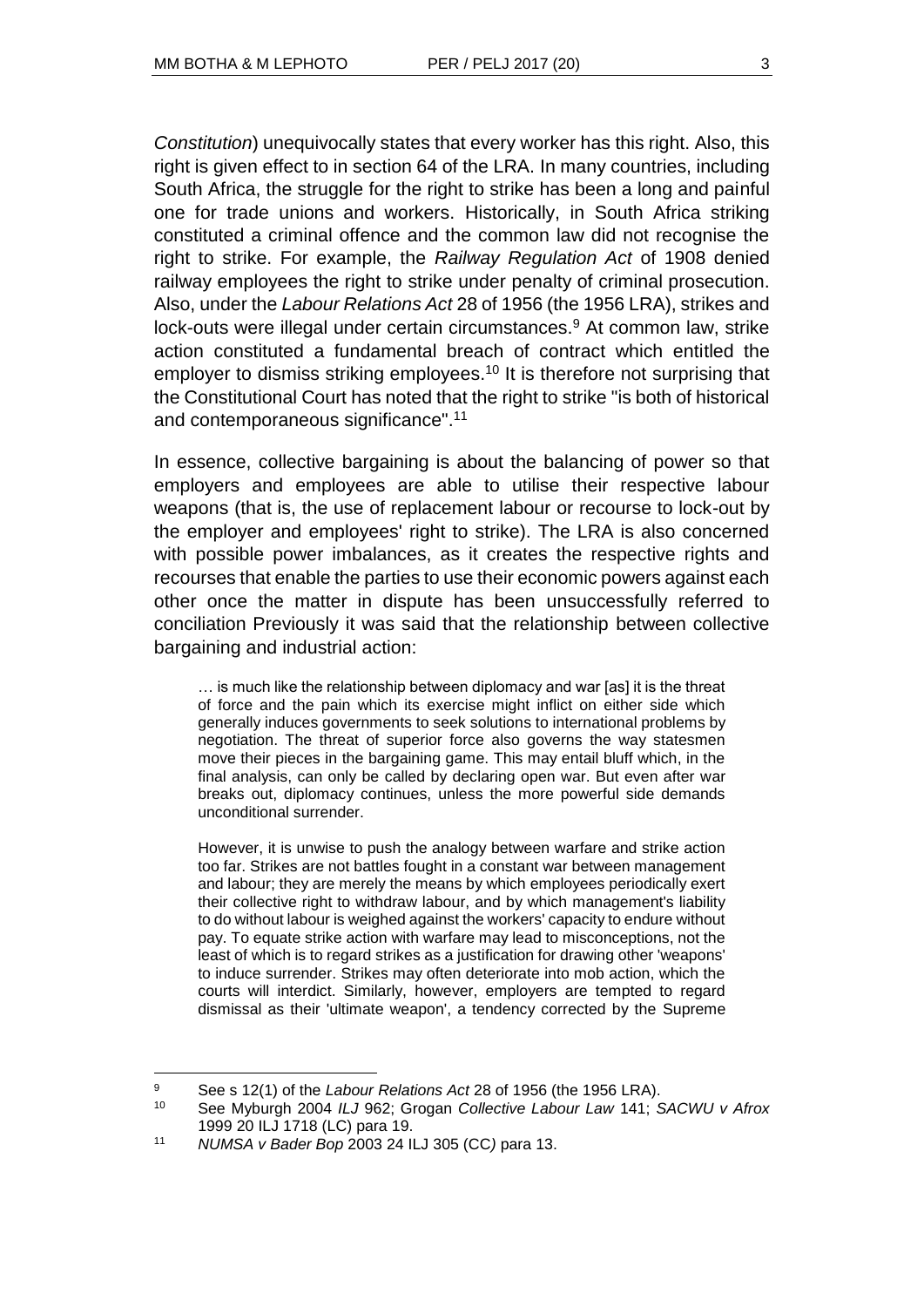Court of Appeal in *Betha & others v BTR Sarmcol (a division of BTR Dunlop Ltd)*<sup>12</sup> *…*

The above thoughts notwithstanding, it is difficult to resist comparing strikes and lock-outs with warfare because they both entail the use of collective power to force the other party to do what they do not wish to do. Strikes are calculated to cause harm, not only to the employer, but also to non-striking employees and even customers and suppliers. But strikes are not a licence to cause *physical* harm. This is why in most common-law jurisdictions courts have been reluctant to acknowledge a *right* to strike. As been pointed out, no other basic human right exists for the sole purpose of forcing others to do what they do not wish to do. The theoretical basis for such a right is its pivotal role in the exercise of another right – namely, the right to collective bargaining.<sup>13</sup>

Collective bargaining has a long history, as is evidenced by the developments in various countries.<sup>14</sup> It has also played an important role in granting workers a "voice" in organisations. Collective bargaining is an adversarial process, which involves negotiation between parties with conflicting interests "seeking to achieve mutually acceptable compromises".<sup>15</sup> For workers it is primarily<sup>16</sup> a means of maintaining "certain standards of distribution of work, of rewards and of stability of employment", while employers view it as a means of maintaining "industrial peace".<sup>17</sup> Since 2007 the adversarial nature of collective bargaining has become increasingly evident due to "a decline in negotiating capacity, the reemergence of non-workplace issues negotiations, and the rise of general mistrust between the parties".<sup>18</sup> These are also the key factors that contribute to the worsening of the collective bargaining process.<sup>19</sup> Botha points out that "[t]he focus on strikes, have [sic] unfortunately, not been positive, as some industries have been plagued by violent, and/or unprotected and sometimes protected strike action that carries on for long periods of time".<sup>20</sup>

According to Levy, an examination of the data on industrial action in South Africa over the last decade "shows an emerging pattern of great concern, reaching a point where it must be seen as a question of the utmost national

l <sup>12</sup> *Betha v BTR Sarmcol (a Division of BTR Dunlop Ltd)* 1998 19 ILJ 459 (SCA). References omitted.

<sup>13</sup> Grogan *Collective Labour Law* 191-192.

<sup>14</sup> Du Toit 2007 *ILJ* 1405.

<sup>15</sup> Godfrey *et al Collective Bargaining* 1.

<sup>16</sup> Du Toit 2007 *ILJ* 1405 points out that the "qualifier 'primarily' is important: power built up in the bargaining arena enables trade unions also to engage with broader issues and exert political pressure".

<sup>17</sup> See Davies and Freedland *Kahn-Freund's Labour and the Law* 69; as well as Godfrey *et al Collective Bargaining* 1; Du Toit 2007 *ILJ* 1405.

<sup>18</sup> National Planning Commission 2012 para 34.

<sup>19</sup> Benjamin 2014 *ILJ* 1-3.

<sup>20</sup> Botha 2015 *Obiter* 194.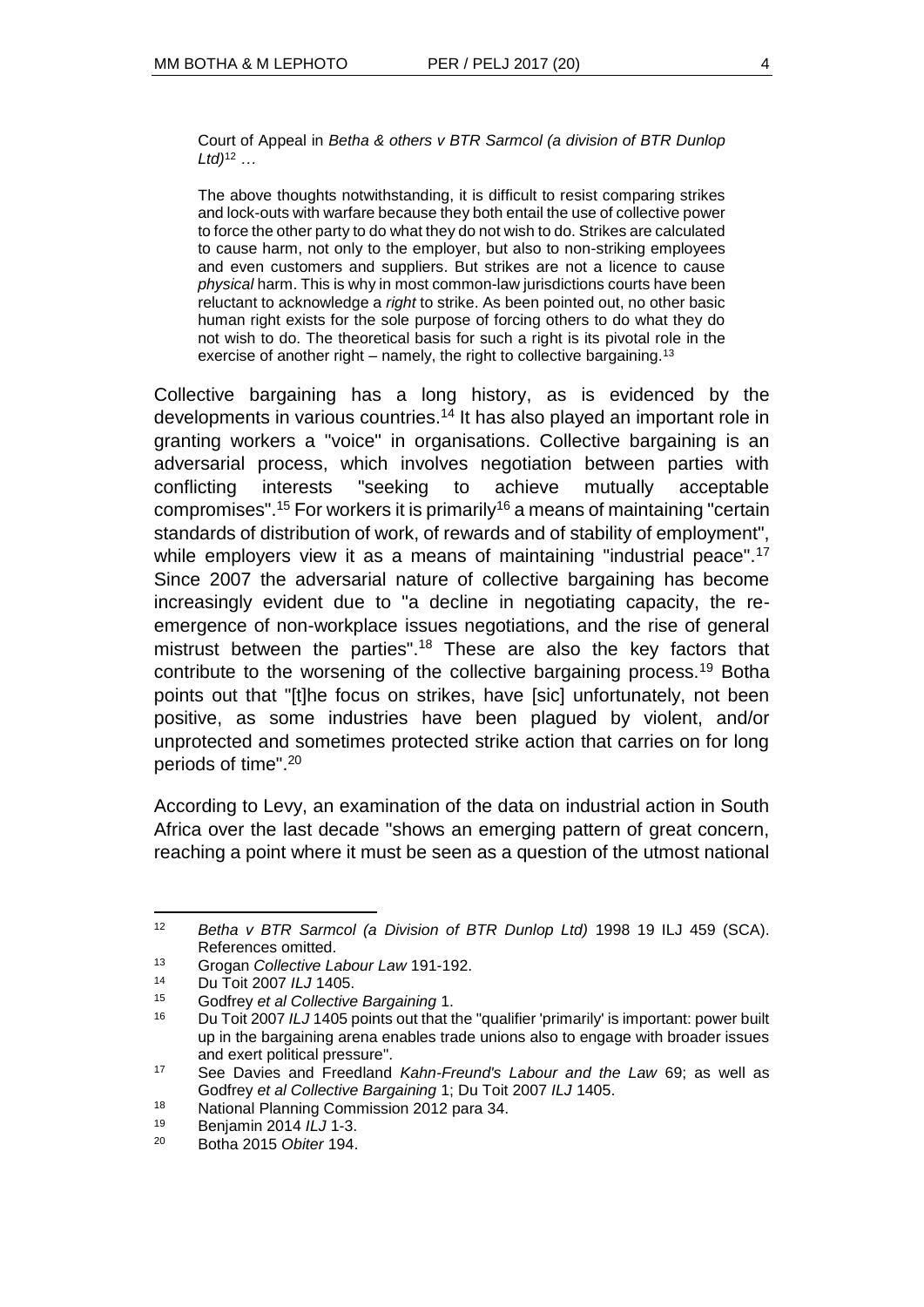importance".<sup>21</sup> The data shows that the incidence of strikes declined from 1995 until about 2003, when it began to increase. More worryingly, the data also shows that from 1995 to 2012 there has been an increase in the number of strikes that last for longer than a month. This has led to the conclusion that "we can expect strikes to become longer in the future".<sup>22</sup> Indeed, the 2014 statistics compiled by the Department of Labour showed that there were fewer strikes than in 2013 but that they were longer.<sup>23</sup> It is important to note that 52% of strikes in 2014 were protected while 48% were unprotected. This was the direct opposite of what occurred in 2013 when 52% of strikes were unprotected while 48% were protected.<sup>24</sup> More recently, among the 110 strikes which occurred in 2015, 45% were protected while 55% were not.<sup>25</sup>

On the other hand, employers are turning to replacement labour (also known as "scab labour") during industrial actions. In 2003 the use of scab labour was at 36%, and it rose to 45% in 2004 before another increase took place, to 50% in 2005. In 2010, 40.9% of employers reported having used scab labour as against 27.5% in 2009.<sup>26</sup>

Two recent judgments addressing pertinent issues in relation to an employer's recourse to lock-out and the employment of replacement labour during a strike have put the spotlight back on the use of these labour weapons by employers.<sup>27</sup> The two judgments, *Transport and Allied Workers Union of South Africa v Putco Limited*<sup>28</sup> and *SACCAWU v Sun*  International,<sup>29</sup> form the basis of this discussion regarding the use of replacement labour during lock-outs.

<sup>&</sup>lt;sup>21</sup> Levy "Strike Action" 6.<br><sup>22</sup> Levy "Strike Action" 7-

<sup>&</sup>lt;sup>22</sup> Levy "Strike Action" 7-9.<br><sup>23</sup> Department of Labour 4

<sup>23</sup> Department of Labour *Annual Industrial Action Report 2014* 3.

<sup>24</sup> Department of Labour *Annual Industrial Action Report 2014* viii, 35.

<sup>25</sup> Department of Labour *Annual Industrial Action Report 2015* 11.

<sup>26</sup> Department of Labour *Annual Industrial Action Report 2006* 2; Department of Labour *Annual Industrial Action Report 2010* vii.

 $27$  It should be noted that employers' recourse to lock-out is not constitutionally enshrined like employees' right to strike, but the LRA recognises it as a legitimate weapon available to employers.

<sup>28</sup> *TAWUSA v Putco* 2016 6 BLLR 537 (CC).

<sup>29</sup> *SACCAWU v Sun International* 2016 1 BLLR 97 (LC) (hereafter *Sun International*  case).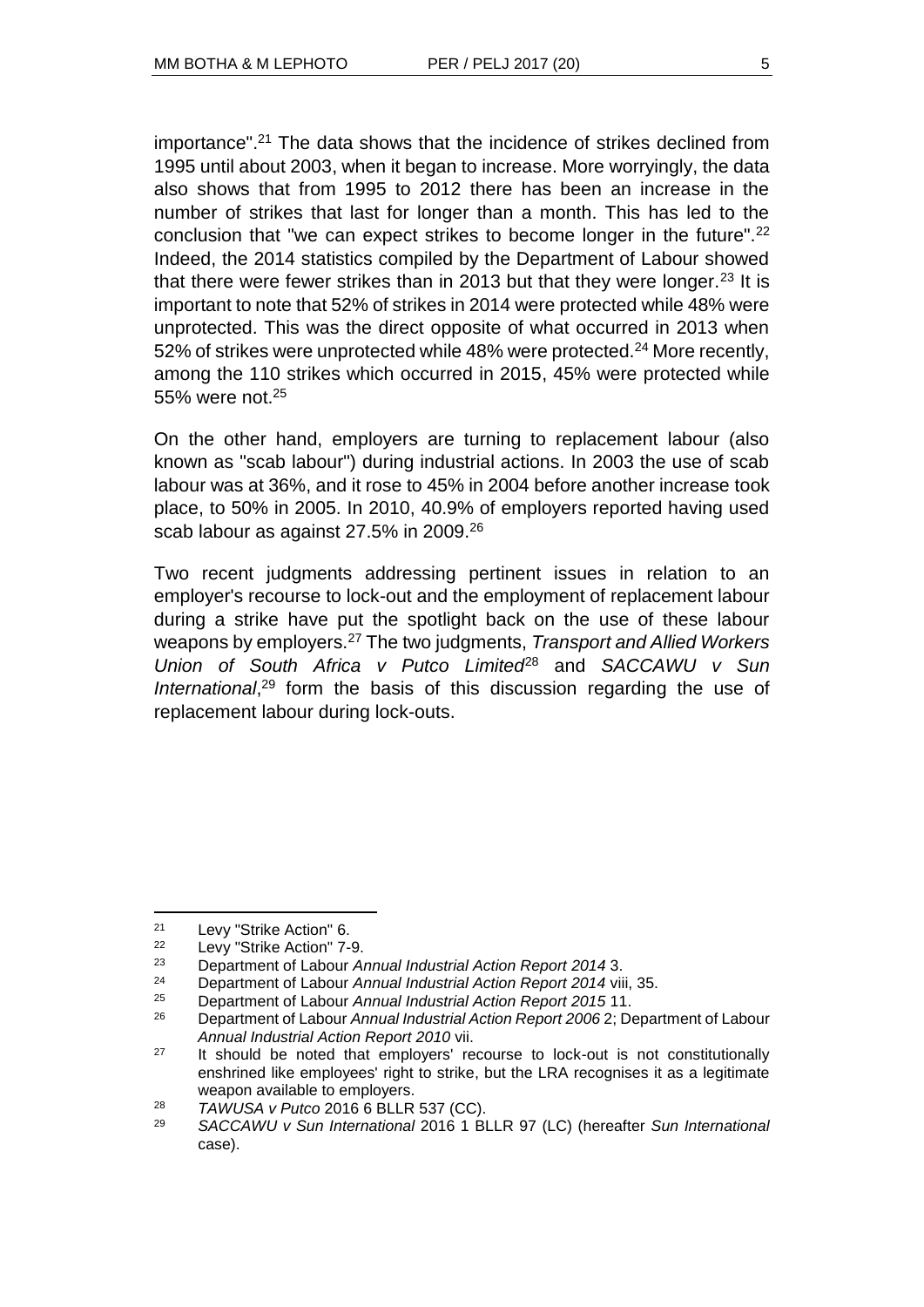**2 The** *Putco* **trilogy**<sup>30</sup>

# *2.1 The facts*

This case involved two applications brought by the Transport and Allied Workers Union of South Africa (TAWUSA) on behalf of its members against Putco and another bus company, Algoa Bus Company. The two applications were heard together. Putco carries on business as a passenger bus operator and provides public passenger bus services. TAWUSA represented approximately 26% of the employees of Putco while the South African Transport and Allied Workers Union (SATAWU) and the Transport Omnibus Workers' Union (TOWU) represented approximately 46% and 27% respectively.

Putco is a member of the Commuter Bus Employer's Organisation (COBEO), which is an employers' organisation member of the South African Rail Passenger Bargaining Council (SARPBAC). TAWUSA, SATAWU and TOWU were the employees' representatives at the SARPBAC. However, TAWUSA resigned from the SARPBAC sometime in August 2012. In 2013, wage negotiations at the SARPBAC deadlocked and SATAWU and TOWU gave notice that they would commence with a protected strike on 17 April 2013.

On 19 April 3013, Putco issued a notice of lock-out directed to the applicant, TAWUSA, in response to the notice to strike issued by SATAWU and TOWU. The notice of lock-out stated the intention to lock all affected employees out. It read as follows:

In response to the strike notice issued, the Company hereby gives 48 hours' notice of its intention to lock-out all employees in the bargaining unit from all of PUTCO Limited's workplaces *in support of the employer wage proposals in the wage negotiations in the South African Road Passenger Bargaining Council.* (Own emphasis.)

On the same day TAWUSA advised the employer that its members would not strike and would report for duty as normal. TAWUSA also advised the employer that any lock-out against its members would be unlawful. Aggrieved by the notice to lock its members out, TAWUSA approached the Labour Court on an urgent basis for an interdict. The Labour Court framed the issue to be determined as follows:

Crisply put, the question is whether an employer faced with a strike called by one or two unions can lawfully lockout all its employees inclusive of those not

 $\overline{a}$ <sup>30</sup> *TAWUSA obo members v Algoa Bus Company and Putco* 2013 34 ILJ 2949 (LC) (hereafter *Putco* 1); *Putco v TAWUSA* 2015 36 ILJ 2048 (LAC) (hereafter *Putco* 2); and *TAWUSA v Putco* 2016 6 BLLR 537 (CC) (hereafter *Putco* 3).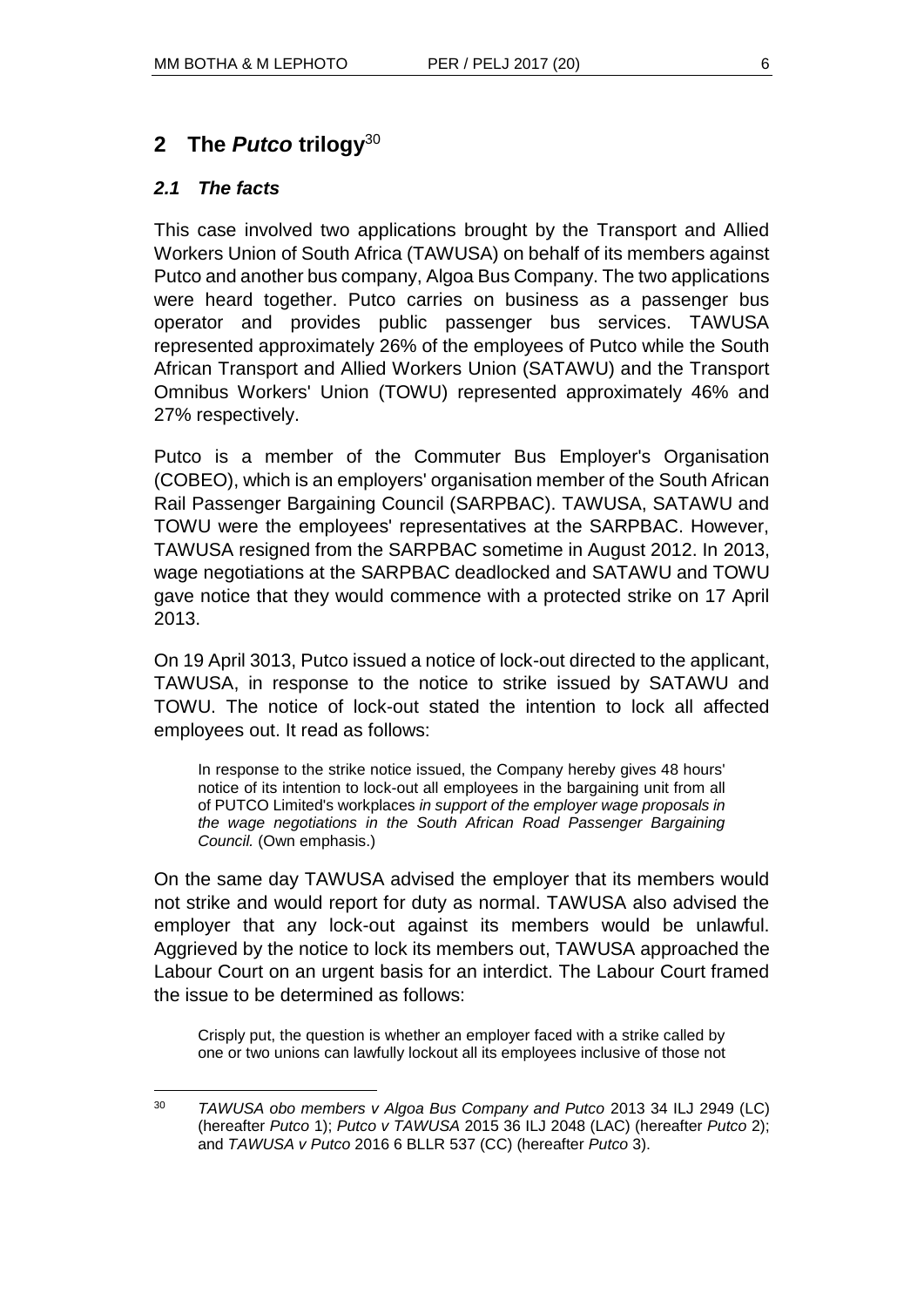on strike, having not been called to strike by the union they belong to.<sup>31</sup>

### *2.2 Putco 1: The Labour Court judgment*

The court began by noting that it was loath to entertain a debate regarding whether or not the lock-out in question was a defensive or offensive one.<sup>32</sup> Relying on an earlier judgment of the Labour Appeal Court, <sup>33</sup> the court made it clear that the main focus should be on whether the conduct which was under scrutiny  $-$  in this case the notice to lockout employees  $-$  was permissible in terms of the LRA.<sup>34</sup> In order to answer this question, the court mainly focused on the definition of the term "lock-out" as enunciated in section 213 of the LRA, namely:

the exclusion by the employer of employees from the employer's workplace, *for the purposes of compelling the employee to accept a demand* in respect of any matter of mutual interest between employer and employee, whether or not the employer breaches *those employees'* contracts of employment in the course of or for the purposes of their exclusion.<sup>35</sup> (Own emphasis added.)

The court emphasised the fact that the definition contains the phrases "for the purpose of compelling the employee to accept a demand" and "those employees". To whom does the phrase "those employees" refer? In answering this question, the court held that the phrase refers to employees who have refused to accept a demand made by their employer. Put differently, the court held that a lock-out must be directed at employees with a demand. As the court explained, "logic dictates that one cannot compel somebody who does not resist or one who does not present a counterdemand".<sup>36</sup> In similar vein, the court held that a lock-out must have a purpose; that is to say, when implementing a lock-out the purpose should be to compel those employees to accept a demand. This was so because, as the court reasoned, the exclusion of employees without any purpose is not a lock-out as defined and is bound to be unlawful in terms of the LRA.<sup>37</sup>

In addition to the above definition of the term "lock-out", the court also emphasised the fact that section 64 of the LRA – which provides for the right to strike by employees, recourse to lock-out by employers and the procedural requirements for protected strikes or lock-outs – refers to the word "dispute" several times. In the case of a proposed lock-out a notice must be given to a trade union which is a party to the dispute or, if there is

<sup>31</sup> *Putco* 1 para 1.

<sup>32</sup> *Putco* 1 para 8.

<sup>33</sup> *Technikon SA v National Union of Technikon Employees of SA* 2001 22 ILJ 427 (LAC) (hereafter *Technikon SA*).

<sup>34</sup> *Putco* 1 para 8.

<sup>35</sup> Section 213 of the LRA.

<sup>36</sup> *Putco* 1 para 12.

<sup>37</sup> *Putco* 1 para 14.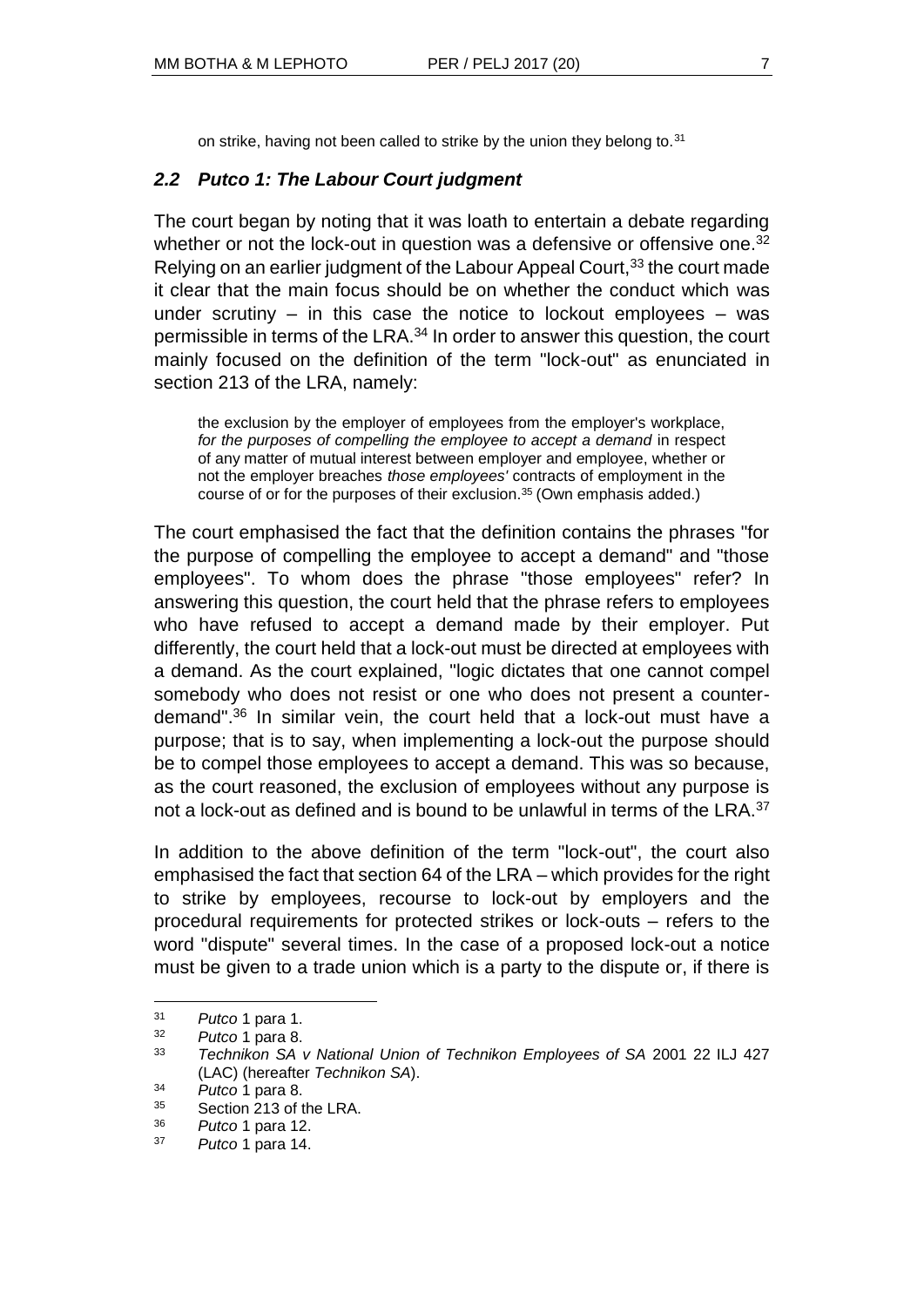no trade union, to the employees.<sup>38</sup> Based on this provision, the court held that the trade union which has to be given notice of the intended lock-out is one which is a party to the dispute. If a trade union is not a party to the dispute, so the court reasoned, it ought not to be notified of the proposed  $lock$ -out. $39$ 

It is important to note that there was a dispute on the papers on whether or not TAWUSA had said that it would support the strike called by SATAWU and TOWU. The court held that it had not. Also, the court determined that both employers (Putco and Algoa Bus Company) had not made any demand which had been rejected by TAWUSA and which would have constituted a dispute.<sup>40</sup>

In applying the law to the above facts, the court held that the LRA does not allow a lock-out to be directed at all employees. $41$  Put differently, the court held that an employer faced with a strike by some of its employees may not lawfully lock out all of its employees, including those not on strike. The court granted an interdict against each of the two employers (Putco and Algoa Bus Company) from continuing to lock out TAWUSA's members in their employ.<sup>42</sup>

# *2.3 Putco 2: The Labour Appeal Court judgment*

Not satisfied with the Labour Court's judgment, Putco appealed against it. Algoa Bus Company did not lodge an appeal against the Labour Court's judgment. The fact that collective bargaining on wages and other conditions of employment in the transport industry took place at the SARPBAC was the key factor in the court's determination of the appeal.

On appeal both sides raised virtually the same arguments as they had in the court *aquo*: TAWUSA argued that it was not a party to the dispute that had arisen at the SARPBAC, and since it had not declared any dispute with Putco the lock-out against TAWUSA members was unlawful. On the other hand, Putco argued that an employer who was party to a bargaining council should be entitled to lock out employees who are members of a non-party union because the non-party union members have a material interest in the outcome of the dispute. The lock-out, so the argument went, would promote collective bargaining at sectoral level and would give effect to the

 $38$  Section 64(1)(c) of the LRA.

<sup>39</sup> *Putco* 1 paras 15-16.

<sup>40</sup> *Putco* 1 paras 19, 34, 35 and 42.

<sup>41</sup> *Putco*1 para 19.

<sup>42</sup> *Putco* 1 paras 43-46.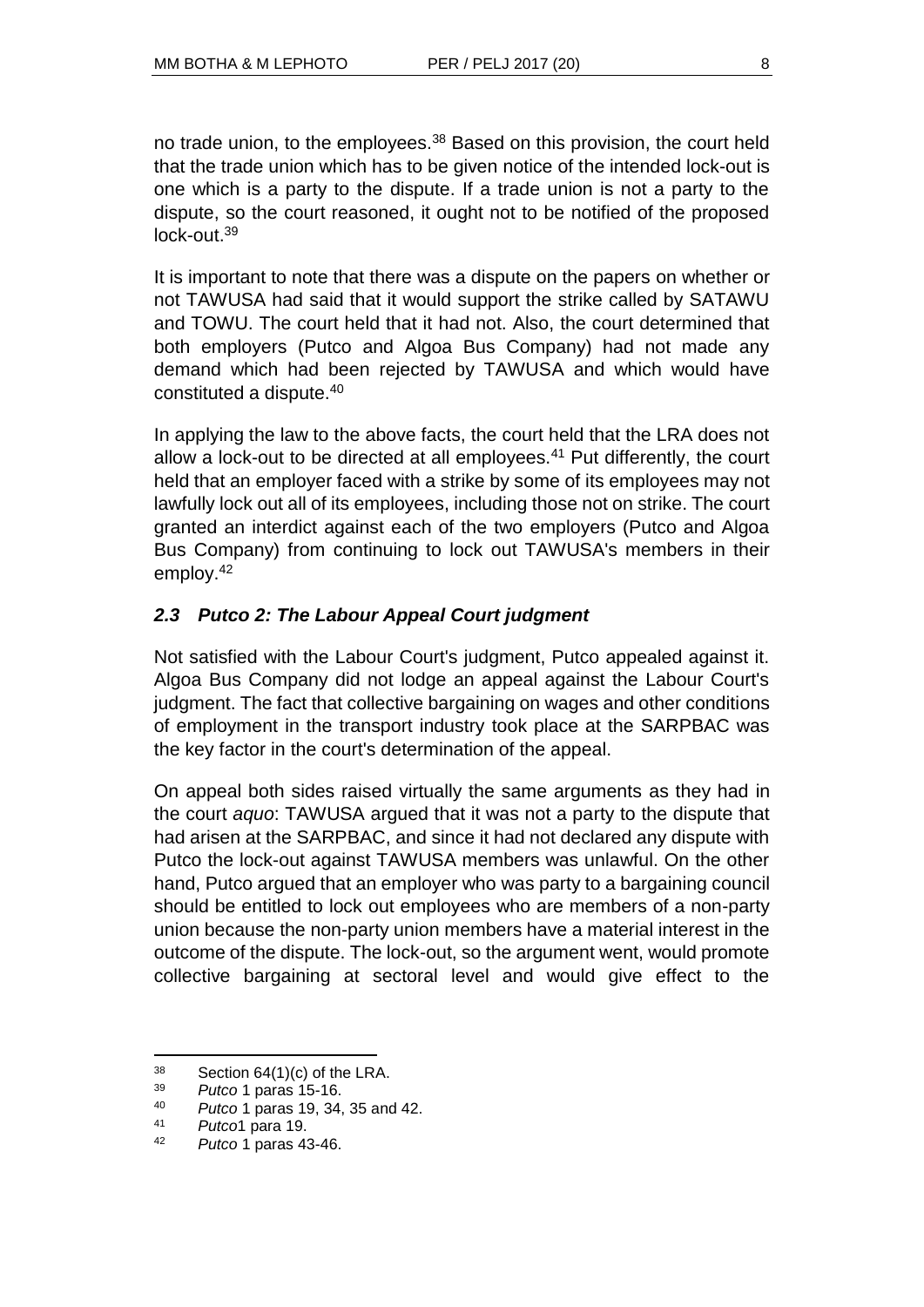majoritarian principle which underlies the collective bargaining dispensation in South Africa.

The court noted the fact that the constitution of the SARPBAC provided that all collective agreements concluded under the auspices of the SARPBAC were binding on all eligible employees in the employ of the employers' organisations and on those parties and or individuals to whom it was extended in terms of section 32 of the LRA. Therefore, the court held that TAWUSA's members had an interest in the negotiations at the SARPBAC (where SATAWU and TOWU had rejected the employer's wage demands) and that the dispute was about a matter of mutual interest to the employer and the employees.<sup>43</sup>Also, the court held that the definition of a lock-out in the LRA does not provide that it should be directed at striking employees only. Therefore, so the court reasoned, an employer may lock out all employees (striking or non-striking) who do not accept the employer's demand. It is important to note that the court held that TAWUSA had expressly rejected the employer's wage demand.<sup>44</sup>

The court went on to explain that an employer, as part of its strategy to put pressure on its employees to accept its demands, may decide to lock out all employees in order to achieve an individual or group capitulation.<sup>45</sup> The court further held that since the members of TAWUSA could decide to join the strike at any time without giving notice to the employer, it would be unfair to expect the employer not to implement a lock-out against them whilst they were refusing to accept the employer's demand.<sup>46</sup>

In the light of these findings, the court held that Putco had acted lawfully when it locked out the members of TAWUSA.<sup>47</sup> The appeal was upheld and the order of the court *a quo* was set aside.

# *2.4 Putco 3: The Constitutional Court judgment*

Dissatisfied with the Labour Appeal Court's judgment, TAWUSA appealed against it. In a unanimous judgment (per Khampepe J), the Constitutional Court framed the issue before it as follows:

The central question in this case is whether the Labour Relations Act (LRA) permits an employer to exclude from its workplaces, by way of a purported lock-out, members of a trade union that were not a party to a bargaining

l <sup>43</sup> *Putco* 2 para 62. Moreover, the court emphasised the fact that the members of TAWUSA would reap the benefits of the wage negotiations at the SARPBAC should the demands of the majority trade union be accepted.

<sup>44</sup> *Putco* 2 para 67.

<sup>45</sup> *Putco* 2 para 64.

<sup>46</sup> *Putco*2 para 65.

<sup>47</sup> *Putco* 2 para 70.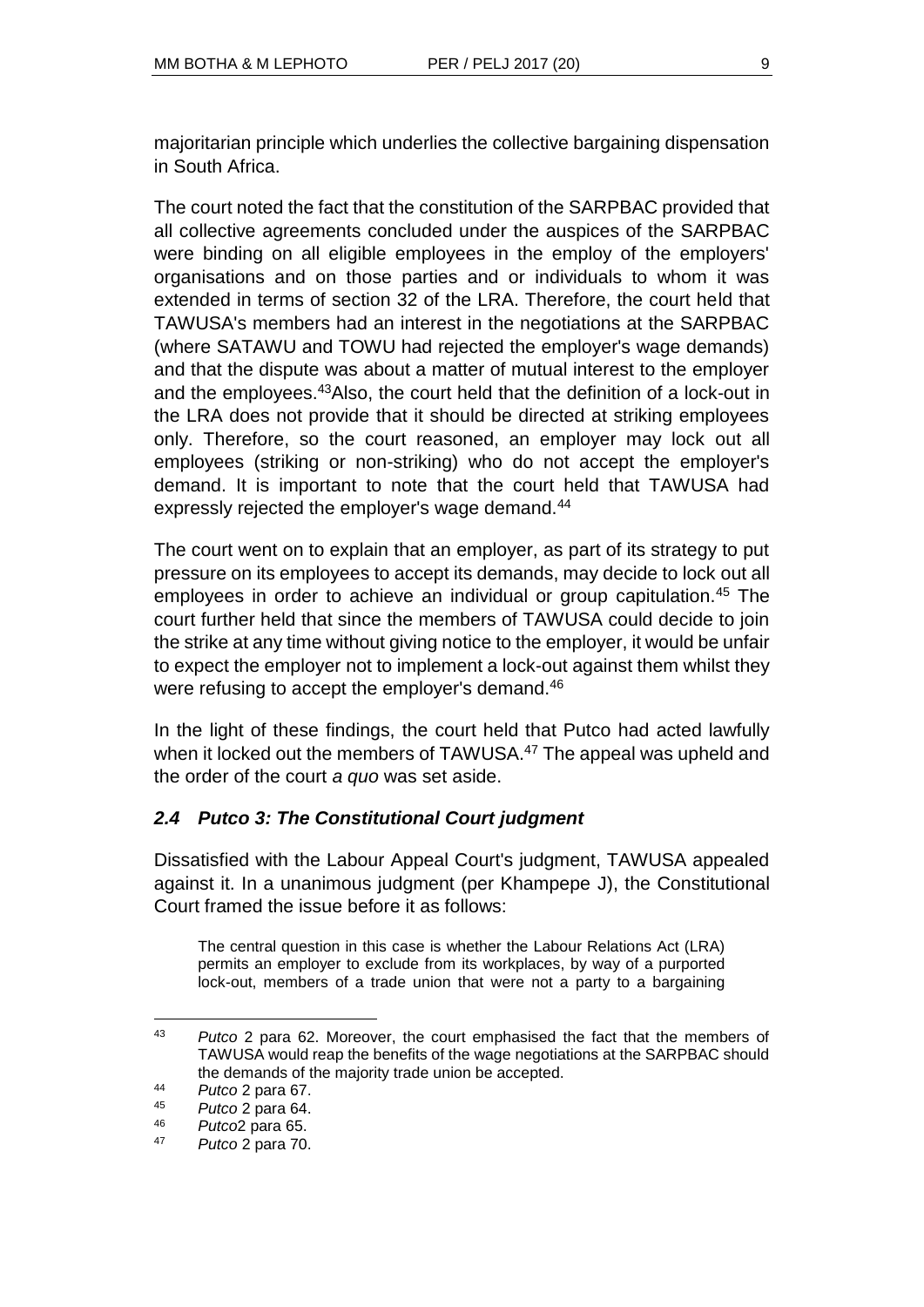council where a dispute arose and was subsequently referred for conciliation.<sup>48</sup>

TAWUSA argued that section 64(1)(c) envisages locking out a party who has an interest in a dispute, or who is directly affected by it. It further contended that section 64(1) does not authorise a lock-out against a trade union and its members who are not party to the dispute that has given rise to the lock-out. It emphasised that a lock-out is defined as the exclusion from the workplace by an employer of its employees for the purpose of compelling these employees to accept a demand. Consequently, so the argument went, there can be no dispute if there is no demand. On the facts of the case, it argued that there could not have been a demand made to it as it was not a member of the bargaining council where the dispute arose. On the other hand, Putco argued that section 64(1) of the LRA provides that notice to a bargaining council is deemed as notice to all unions operating within its jurisdiction; therefore TAWUSA was effectively a party to the dispute.

The court reiterated the definition of the term "lock-out" as defined in section 213 of the LRA.<sup>49</sup> It noted that the purpose of a lock-out in terms of section 213 is to compel employees whose trade union is party to certain negotiations to accede to an employer's demand. <sup>50</sup> Accordingly, the court held that, as a matter of logic, there must be a dispute between an employer and employees or their trade union before a lock-out is implemented.<sup>51</sup> Therefore, "any exclusion of employees from an employer's workplace that is not preceded by a demand in respect of a disputed matter of mutual interest does not qualify as a lockout in terms of section 213 of the LRA".<sup>52</sup>

Was there, in the present matter, a demand made by Putco to TAWUSA or its members? It should be noted that in oral argument it was contended on Putco's behalf that the lock-out notice given to TAWUSA constituted a demand. The court rejected this argument and held that the lock-out notice could not constitute a demand. This was so because a lock-out notice cannot constitute both a notice and a demand at the same time. The court explained as follows:

A lock-out notice cannot constitute both a notice and a demand at the same time. The LRA clearly distinguishes between a notice and a demand and does not use the two interchangeably. The purpose of a lock-out notice is to inform

<sup>48</sup> *Putco* 3 para 1.

<sup>49</sup> *Putco* 3 para 31.

<sup>50</sup> *Putco* 3 para 32.

<sup>51</sup> *Putco* 3 para 32.

<sup>52</sup> *Putco* 3 para 32.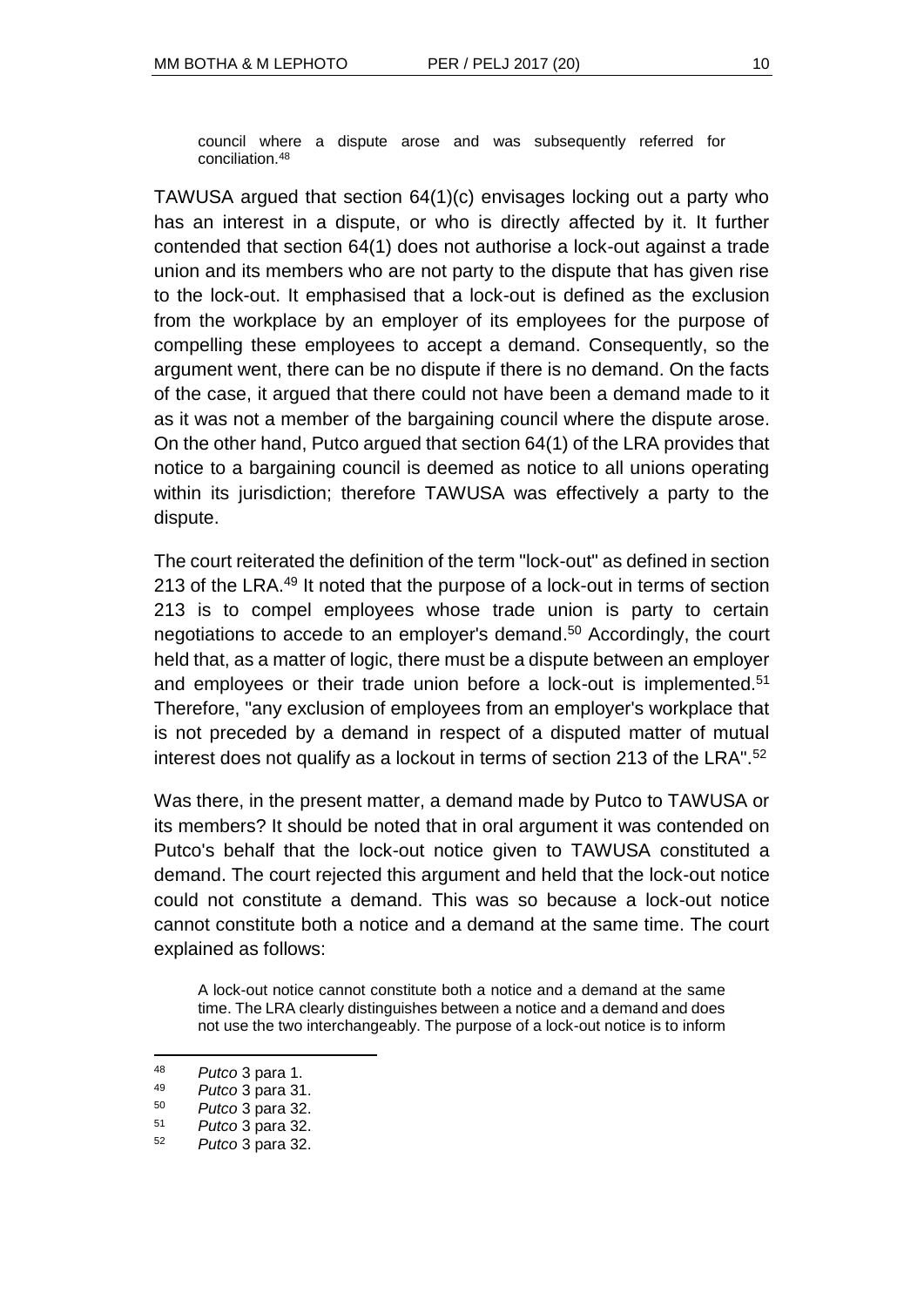a union and its members of an impending lock-out. In other words, recourse to a lawful lock-out must already be available. An employer is not entitled to resort to a lock-out if it has not yet made a demand to those employees who are to be excluded from the employer's workplaces.<sup>53</sup>

Furthermore, the court held that since TAWUSA was not a member of the Bargaining Council, no demand had been made to TAWUSA nor had it been in a position to accede to the demands Putco had made to the trade unions (SATAWU and TOWU) that were present at the Bargaining Council.<sup>54</sup> In the light of the above findings, the court ultimately held that the purported lockout of TAWUSA's members did not comply with the definition of a lock-out as defined in section 213 of the LRA.<sup>55</sup>

Apart from non-compliance with the definition of a lock-out, the court also held that the purported lock-out did not comply with the provisions of section 64 of the LRA. The court held that the referral process (for conciliation) mandated by the LRA had not taken place. It reasoned that even though conciliation had taken place at the Bargaining Council and had been unsuccessful, this process had not involved TAWUSA because it had not been a party to the Bargaining Council.<sup>56</sup> The appeal was upheld and the order of the court *a quo* set aside.

# *2.5 Evaluation*

From the above, it is evident that both the Labour Court in *Putco* 1 and the Constitutional Court in *Putco* 3 ruled in favour of the trade union TAWUSA, whilst the Labour Appeal Court in *Putco*2 ruled in favour of the employer Putco.

Regarding *Putco* 1, the first thing that is apparent is the manner in which the court framed the issue to be determined by it, namely:

Crisply put, the question is whether an employer faced with a strike called by one or two unions can lawfully lockout all its employees inclusive of those not on strike, having not been called to strike by the union they belong to.<sup>57</sup>

By framing the issue in this manner, the court was basically asking whether the LRA allows secondary lock-outs. The LRA does not allow secondary lock-outs.<sup>58</sup> Du Toit *et al*<sup>59</sup> explain as follows:

<sup>53</sup> *Putco* 3 para 36.

<sup>54</sup> *Putco* 3 para 39.

<sup>55</sup> *Putco* 3 para 40.

<sup>56</sup> *Putco* 3 para 47.

 $^{57}$  *Putco* 1 para 8.<br> $^{58}$  *Du Toit of all of* 

<sup>58</sup> Du Toit *et al Labour Relations Act* 200-201; Van Niekerk and Smit *Law@Work* 439.

<sup>59</sup> Du Toit *et al Labour Relations Act* 200-201. Also see Van Niekerk and Smit *Law@Work* 439, where they quote Du Toit *et al* with approval.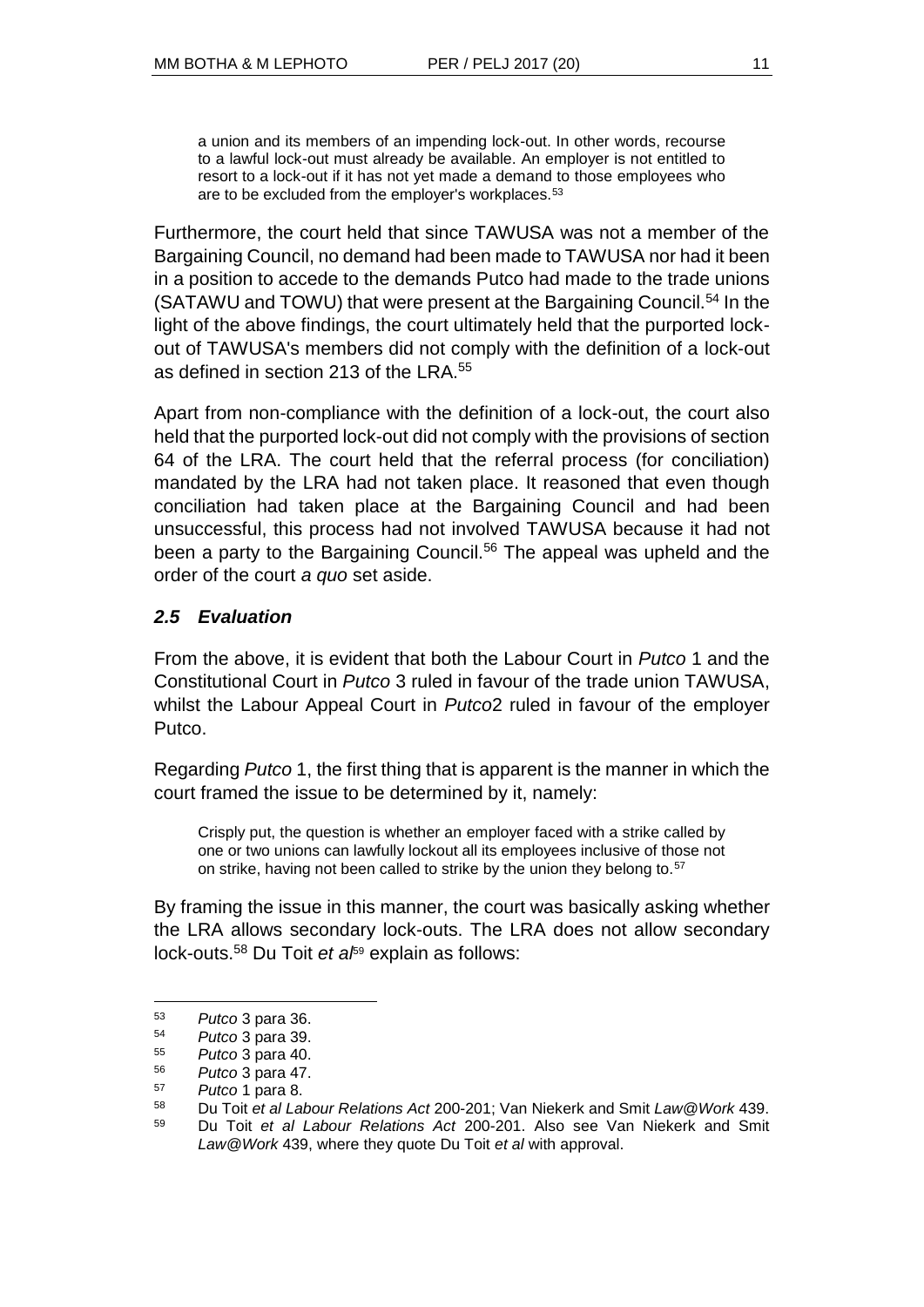A lock-out [as defined in section 213 of the LRA] means 'the exclusion of employees by an employer for the purpose of compelling *the* employees to accept a demand...'. The use of the definite article '*the*' for employees indicates, quite unequivocally, that it is the excluded (that is the locked out) employees whose compliance is sought. This would seem to rule out any possibility of a secondary lock-out which, by definition, is an exclusion to compel employees *other than the locked out employees* (that is the primary employees) to comply with demands.

This has serious implications for an employer faced with a strike by only part of its workforce. Under the previous Act the employer could have effected a complete discontinuance of operations (thus avoiding its obligation to pay those employees who continued to tender their services) by resorting to a lock-out of the entire workforce. The lock-out of the non-striking employees is effectively a secondary lock-out, which for the reasons we have shown, appears no longer contemplated by the definition. (Emphasis added; references omitted.)

It is submitted that in the light of the facts of the *Putco* matter, the manner in which the issue to be determined was framed by the court in *Putco* 3 was more appropriate:

The central question in this case is whether the Labour Relations Act (LRA) permits an employer to exclude from its workplaces, by way of a purported lock-out, members of a trade union that were not a party to a bargaining council where a dispute arose and was subsequently referred for conciliation.<sup>60</sup>

Be that as it may, the court in *Putco* 1 was indeed correct in focusing on section 213 (which defines the term lock-out) and section 64 (which lays down the procedural requirements for protected lock-outs) of the LRA. The LRA protects the right of every employee to strike and all employers' recourse to lock-out.<sup>61</sup> However, strikes and lock-outs "are not absolute and must be exercised within the legal framework before such industrial actions are protected by law". $62$  This is provided for by the LRA. $63$  In terms of the LRA, a protected lock-out is one which complies with the provisions of chapter four of the LRA.<sup>64</sup>

In *Putco* 1, as was also the case in *Putco* 2 and 3, the court correctly held that a lock-out as defined by the LRA must be accompanied by a demand.  $65$ The definition of the term lock-out in the LRA makes it abundantly clear that

<sup>60</sup> *Putco* 3 para 1.

 $61$  In terms of s 64(1) of the LRA, which in part provides that "[e]very employee has the right to strike and every employer has recourse to lock-out..." S 64 should be read with s 65, which deals with limitations on the right to strike and recourse to lock-out.

<sup>62</sup> Samuel 2013 *J Contemp Man* 245.

<sup>63</sup> Section 64 of the LRA read with ss 65 and 67 thereof.

<sup>64</sup> Section 67 of the LRA.

<sup>65</sup> *Putco* 1 para 12; *Putco* 2 para 41; *Putco* 3 para 32.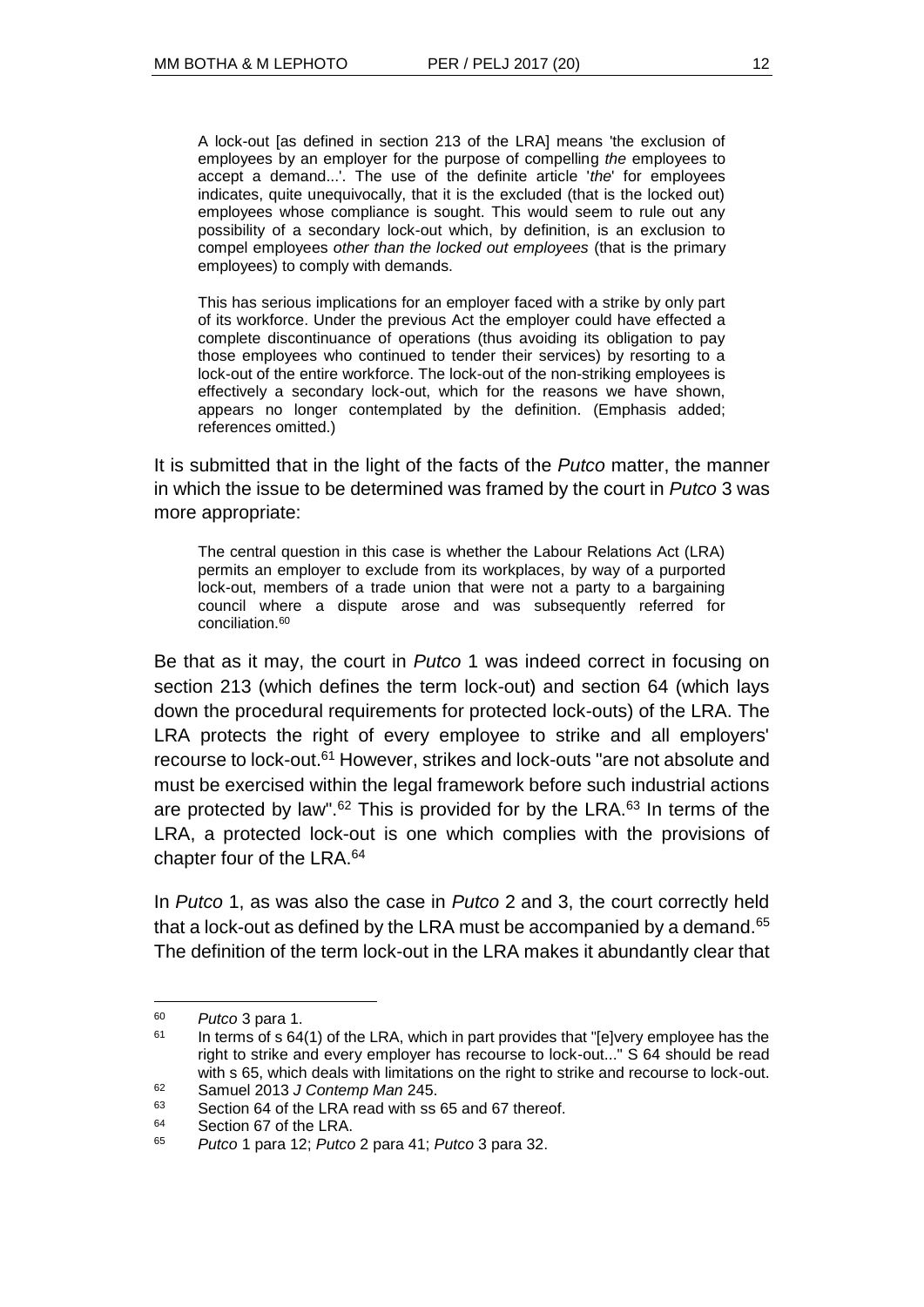the purpose of a lock-out is to compel employees or their trade unions to accede to an employer's demand.<sup>66</sup> A demand must encompass more than simply requiring employees to perform their obligations in terms of their contracts of employment.<sup>67</sup> A lock-out must always be accompanied by an express demand: for a demand to exist the locked out employees must be informed of the actions expected of them for the lock-out to be lifted. $68$  The Constitutional Court in *Putco* 3 affirmed that "the LRA requires an employer to make a perspicuous demand to employees before resorting to locking them out".<sup>69</sup>

In *Putco* 1 the court noted that it was loath to entertain a debate regarding whether or not the lock-out in question was a defensive or offensive one. However, as is shown below, the question of whether or not a lock-out is defensive or offensive is a key consideration in determining whether an employer may use replacement labour during a strike by its employees.

# **3 The** *Sun International* **case**

# *3.1 The facts*

The trade union SACCAWU (South African Commercial, Catering and Allied Workers' Union) embarked on a protected strike of limited duration and issued a notice in terms of section 64 of the LRA on 21 September 2015. The notice informed Sun International (the employer) that the strike would start on 25 September 2015. The dispute involved demands for wage increases, minimum working hours and a housing subsidy.

On 22 September 2015, three days before the strike was set to commence, the employer issued a notice, the heading of which read as follows: "Notification of the commencement of a lockout in terms of section 64(1)(c) read with section 76(1)(b) [Labour Relations Act, 66 of 1995,](http://www.saflii.org/za/legis/consol_act/lra1995188/) as amended (the LRA)". The lock-out was set to commence on 25 September 2015.

Feeling aggrieved by the said notice, SACCAWU approached the Labour Court on an urgent basis where it sought a declaratory and interdictory order in the following terms:

Declaring that the Respondent's unlimited duration lock-out is not meant to counteract the effect of the strike action by the Applicant's members and is,

<sup>66</sup> Grogan *Collective Labour Law* 312; Todd *Collective Bargaining Law* 71; Du Toit *et al Labour Relations Act* 200-201; Van Niekerk and Smit *Law@Work* 439; Putco 3 para 32; *Technikon SA* para 15.

<sup>67</sup> Van Niekerk and Smit *Law@Work* 439; Du Toit *et al Labour Relations Act* 201.

<sup>68</sup> Grogan *Collective Labour Law* 310.

<sup>69</sup> *Putco* 3 para 35.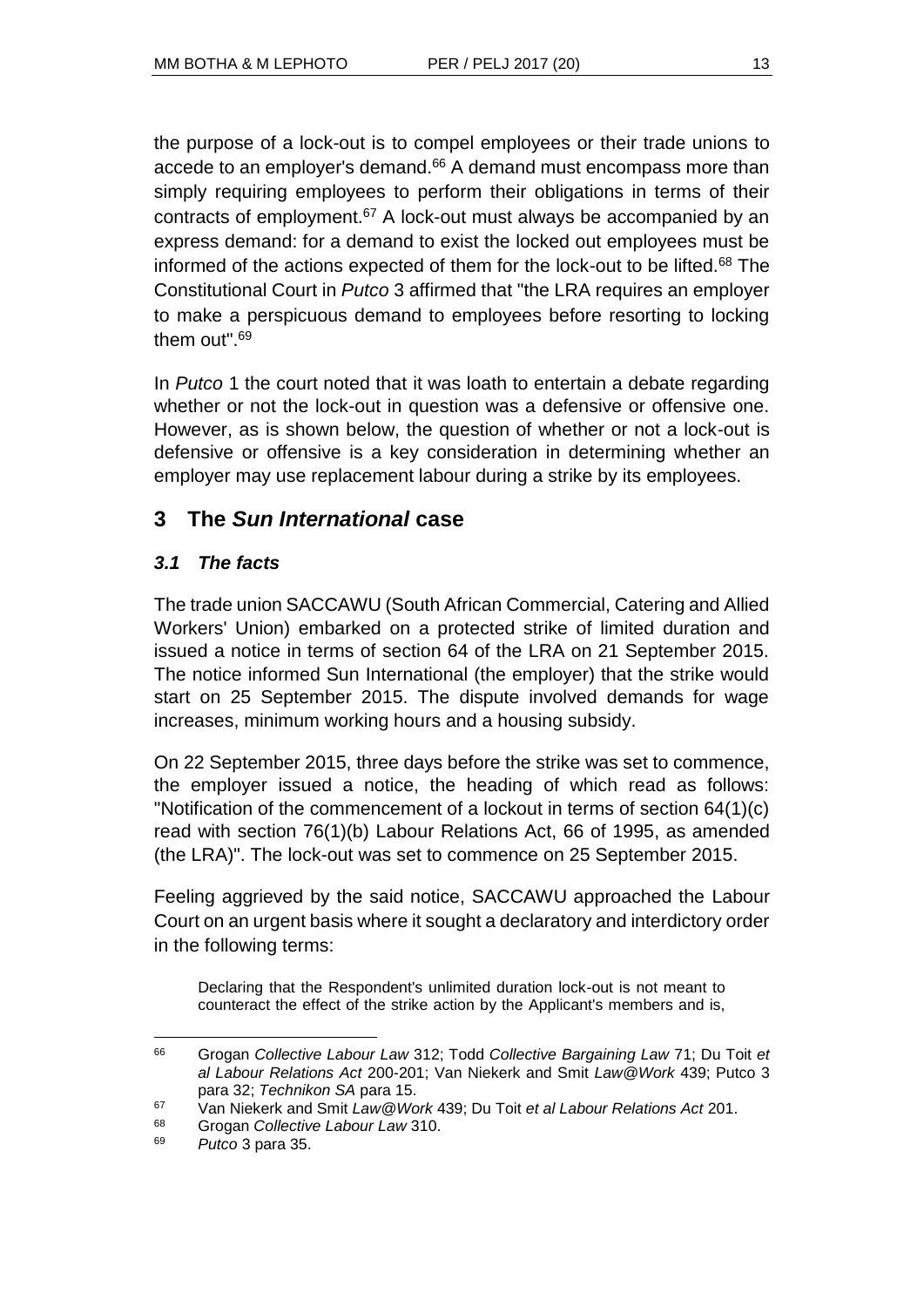therefore, not in response thereto as envisaged by the latter part of the provisions of  $s$  76(1)(b) of the [Labour Relations Act, No 66 of 1995](http://www.saflii.org/za/legis/consol_act/lra1995188/) as amended; and

Interdicting and Restraining the Respondent forthwith from taking into its employment any person for the purpose of performing the work of any employee who is locked out by virtue of a lock-out issued by the Respondent on 22 September 2015.<sup>70</sup>

# *3.2 The judgment*

The court identified the issue to be determined as whether in terms of section 76(1)(b) of the LRA an employer may continue to use replacement labour after a strike has ended.<sup>71</sup> For convenience, it should be noted that section 76 of the LRA is titled "Replacement labour" and provides that:

- (1) An employer may not take into employment any person-
- (a) to continue or maintain production during a protected strike if the whole or a part of the employer's service has been designated a maintenance service; or
- (b) for the purpose of performing the work of any employee who is locked out, unless the lock-out is in response to a strike.
- (2) For the purpose of this section, 'take into employment' includes engaging the services of a temporary employment service or an independent contractor.

Although the trade union conceded that the lock-out in question was protected, it argued that an employer's right to use replacement labour must be in response to a strike and that once a strike has ended, [section 76\(1\)\(b\)](http://www.saflii.org/za/legis/consol_act/lra1995188/index.html#s76) of the LRA no longer applies. On the other hand, the employer argued that, taking into account the interpretation clause contained in the LRA, it is entitled to use replacement labour in a context in which the employer reacts to a strike by means of a protected lock-out, even after the end of such strike. It would be anomalous, so the argument went, that an employer is entitled to meet a union's attack by way of a counter-attack (in the form of a lock-out), but with its right to an effective counter-attack being limited by a factor of the attacker's choice – the duration of the hostilities.

The employer relied on an earlier judgment of the Labour Court in *Ntimane v* Agrinet<sup>72</sup> where the court had held that the right to employ replacement labour accrues at the stage when a defensive lock-out is implemented and endures until the lock-out ceases.<sup>73</sup> Put differently, the court in *Ntimane* held

<sup>70</sup> *Sun International* case para 1.

<sup>71</sup> *Sun International* case para 5.

<sup>72</sup> *Ntimane v Agrinet* 1999 20 ILJ 809 (LC) (hereafter *Ntimane*).

<sup>73</sup> See *Ntimane*.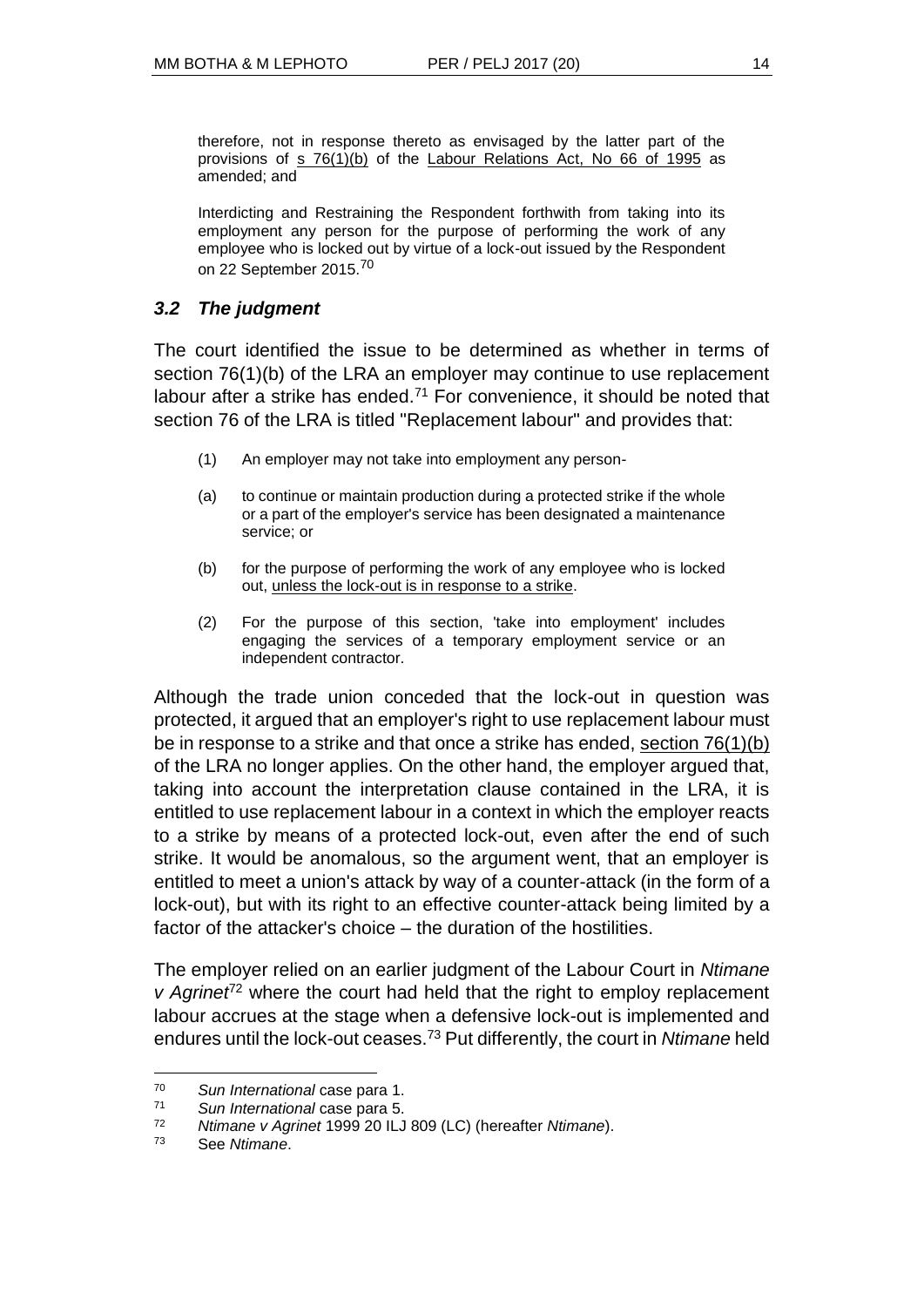that if an employer implements a defensive lock-out (a lock-out in response to a strike) it does not lose the right to employ replacement labour should its employees decide to terminate their strike. For its part, SACCAWU relied on yet another earlier judgment of the Labour Court in *National Union of Technikon Employees v Technikon,* <sup>74</sup> where the court had stated (*obiter*) that "if the strike ends so must the employment of replacement labour".<sup>75</sup>

In the light of the above conflicting judgments, the court had to decide whether or not to follow *Ntimane.* For the reasons outlined below and discussed in more detail later, the court decided not to follow *Ntimane*. The court considered the meaning of the words "in response to a strike" in section 76(1)(b) of the LRA. Relying on a number of authorities including the *Certification Judgment*<sup>76</sup> and the International Labour Organisation's (the ILO) Committee of Experts, $77$  the court held that the statutory right of an employer to use replacement labour is restricted to the period during which a protected strike continues and not after it has ended.<sup>78</sup>

# *3.2 Evaluation*

l

In order to understand why section 76 of the LRA is drafted in the way it is, it is perhaps helpful to start by providing some historical context.<sup>79</sup>

The early 1990s were marked by major political and legal changes in South Africa. For example, President De Klerk announced the unbanning of several organisations including the African National Congress (ANC), the release of political prisoners (including Nelson Mandela) and the repeal of apartheid legislation.<sup>80</sup> The negotiations between the government and the ANC which began in 1991 eventually led to an agreement on an interim constitution<sup>81</sup> and culminated in the April 1994 elections.<sup>82</sup> Given the prominent role played by trade unions in bringing down apartheid, much

<sup>74</sup> *National Union of Technikon Employees v Technikon* 2000 21 ILJ 1645 (LC).

<sup>75</sup> *National Union of Technikon Employees v Technikon* 2000 21 ILJ 1645 (LC) para 9.

<sup>76</sup> *Certification* case, where the Constitutional Court rejected the proposition that the right of employers to lock out is the necessary equivalent of the right of workers to strike.

<sup>77</sup> Which stated – with reference to the ILO's *Right to Organise and Collective Bargaining Convention* (No 98 of 1949) – that workers who participate in a lawful strike should be able to work once the strike has ended.

<sup>78</sup> *Sun International* case paras 13-19.

 $79$  An in-depth discussion of the history and development of the LRA is beyond the scope of this article. Therefore, only the development of the LRA in relation to replacement labour is considered.

<sup>80</sup> Du Toit *et al Labour Relations Act* 17.

<sup>81</sup> *Constitution of the Republic of South Africa (Interim)*, 1993 – hereafter the *Interim Constitution*.

<sup>82</sup> Du Toit *et al Labour Relations Act* 17.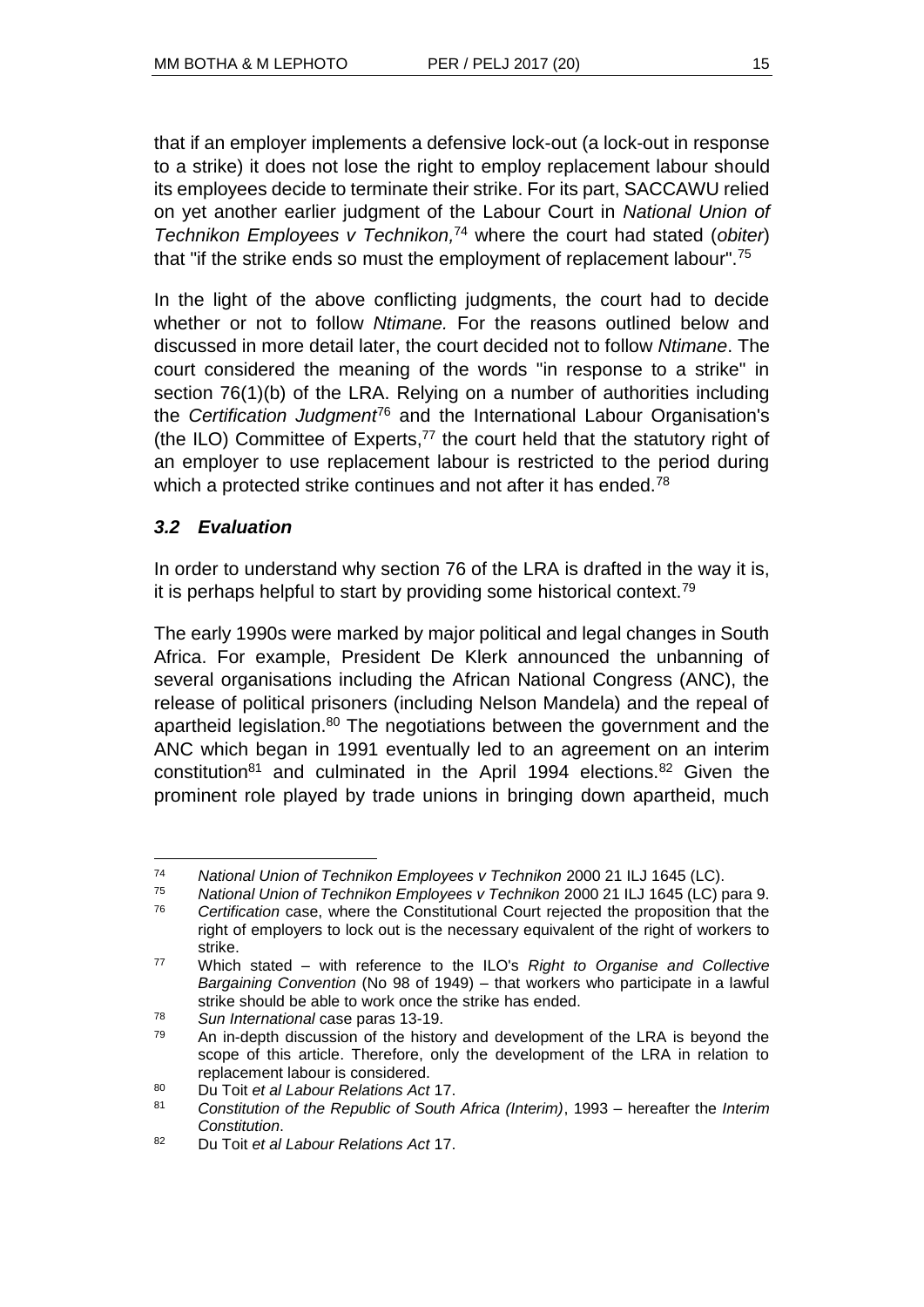emphasis was placed on labour rights in the new dispensation.<sup>83</sup> The following labour rights were entrenched in the *Interim Constitution*: the right to fair labour practices; the right to form and join trade unions; the right to organise and bargain collectively; and the right to strike.<sup>84</sup> Significantly, an employer's recourse to lock-out for the purpose of collective bargaining was also protected in the *Interim Constitution*. 85

Within a short time of assuming power, the new, democratically elected ANC-led government announced its intention to introduce a new labour relations statute.<sup>86</sup> There was a need to bring the *Labour Relations Act* into line with the *Interim Constitution*. <sup>87</sup> The *Interim Constitution* was therefore one of the main incentives for reforming the *Labour Relations Act*. <sup>88</sup> A commission was appointed to produce a draft Labour Relations Bill. The draft produced by the commission formed the basis of the current LRA.<sup>89</sup>

One of the major defects of the 1956 LRA was its failure to provide striking employees with any protection against dismissal.<sup>90</sup> The other defects of the 1956 LRA with respect to strike law included complicated and technical prestrike procedures, onerous ballot provisions, the criminalisation of strikes and lock-outs, the prohibition of socio-economic strikes and the ready availability of interdicts and damages claims. $91$  It is important to note that the 1956 LRA was silent on the issue of replacement labour.<sup>92</sup> However, it seems that what the law did not prohibit the law allowed.

In February 1995 a new body called the National Economic Development and Labour Council (NEDLAC) was launched. It is a body consisting of representatives of organised labour, employers and government.<sup>93</sup> All legislation relating to labour has to serve before NEDLAC, where the parties seek to reach consensus before it is sent to Parliament.<sup>94</sup>

By the time negotiations commenced on the Draft Labour Relations Bill of 1995, business and labour had adopted very different positions on a number

<sup>83</sup> Grogan *Collective Labour Law* 6.<br>84 Section 27 of the Interim Constitu

<sup>84</sup> Section 27 of the *Interim Constitution*.

<sup>85</sup> Section 27(5) of the *Interim Constitution*.

<sup>86</sup> Du Toit *et al Labour Relations Act* 17.

<sup>87</sup> *Explanatory Memorandum to the Labour Relations Bill* (1995 16 ILJ 278) 281.

<sup>88</sup> Du Toit *et al Labour Relations Act* 17.

<sup>89</sup> Grogan *Collective Labour Law* 6.

<sup>90</sup> *Explanatory Memorandum to the Labour Relations Bill* (1995 16 ILJ 278) 299; Du Toit *et al Labour Relations Act* 26.

<sup>91</sup> *Explanatory Memorandum to the Labour Relations Bill* (1995 16 ILJ 278) 300.

<sup>92</sup> Satgar 1998 *LDD* 49 note 8.

<sup>93</sup> Grogan *Collective Labour Law* 6-7; Du Toit *et al Labour Relations Act* 18-19. Also see the *National Economic Development and Labour Council Act* 35 of 1994.

<sup>94</sup> Du Toit *et al Labour Relations Act* 18-19. Also see the *National Economic Development and Labour Council Act* 35 of 1994.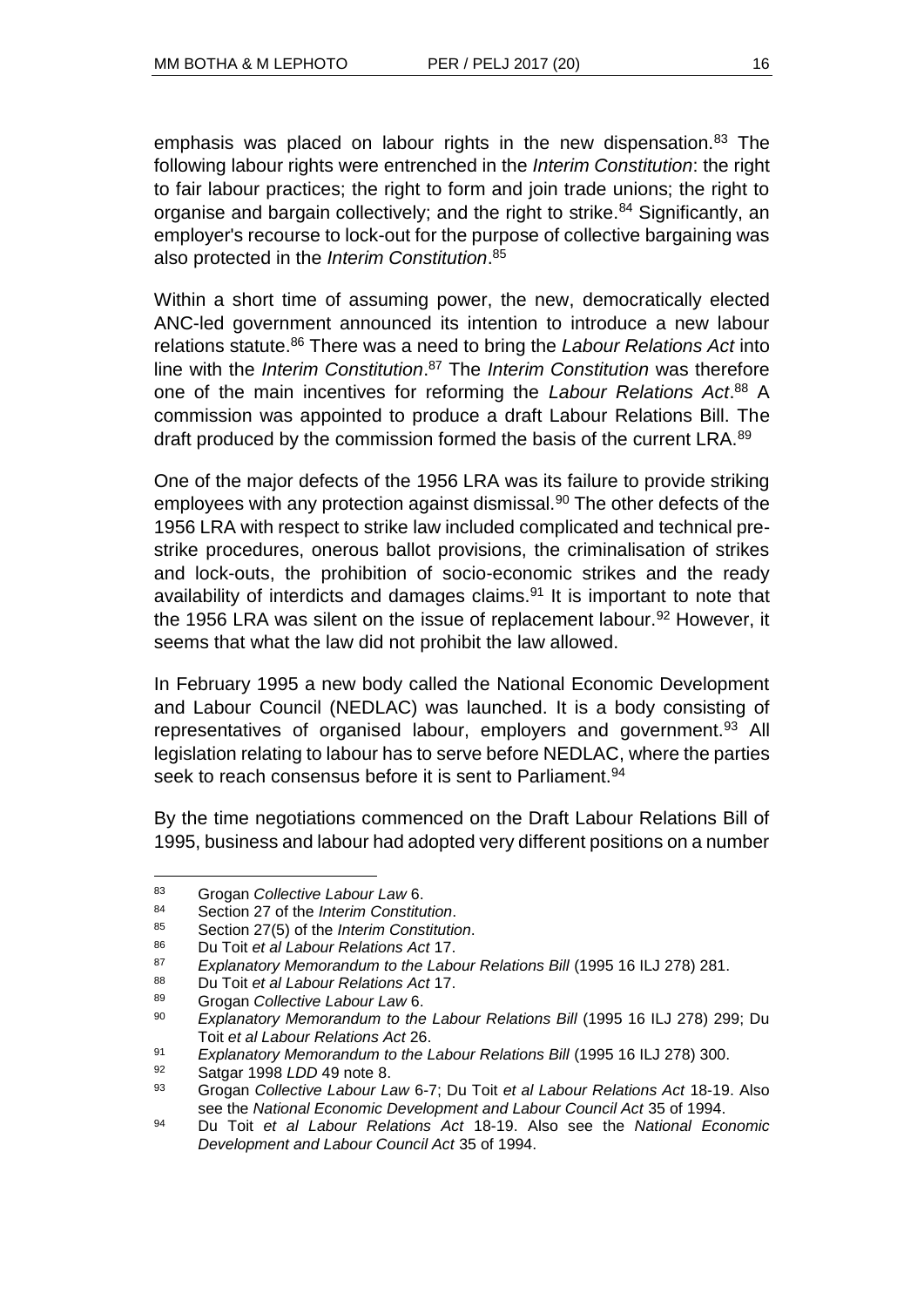of key points.<sup>95</sup> The use of replacement labour during protected strike action was one of the "key points of contention" during consultation on the proposed Draft Bill.<sup>96</sup> Business South Africa wanted strikes and lock-outs to be allowed once the correct procedure (including a strike ballot) had been followed. It also submitted that employers should retain their right to replace striking workers.<sup>97</sup> On the other hand, trade unions were adamant that replacement labour or scab labour should not be allowed during a procedural strike.<sup>98</sup> One of the issues which the drafters of the Draft Bill considered was the effect of a protected strike on an employer. Keeping in mind the extensive protection afforded to employees who participate in protected strike action by the Draft Bill, they reasoned that "it is through the resolution of the dispute or continued production, with the use of an alternative workforce, that the company's viability can best be maintained".<sup>99</sup> Therefore, the Draft Bill offered an employer facing bankruptcy three options: resolve the dispute, employ temporary replacement labour or dismiss the striking workers on grounds of operational requirements.<sup>100</sup>

Negotiations on the Draft Bill were concluded on 21 July 1995. Although business and labour had reached consensus on a number of key points of contention, they had failed to reach consensus on the use of replacement labour.<sup>101</sup> NEDLAC referred the Draft Bill to the Cabinet. Cabinet ratified the Bill and on 13 September 1995 the LRA was passed by Parliament.<sup>102</sup>

Although trade unions have argued for a total ban on replacement labour in South Africa<sup>103</sup> they have clearly not yet achieved this goal since, as was noted earlier, section 76 of the LRA allows the use of replacement labour during strikes. For example, employers are allowed to employ replacement labour during a defensive lock-out – a lock-out "in response to a strike".<sup>104</sup> By contrast, if an employer initiates industrial action by implementing a lock-

l <sup>95</sup> The position of Business South Africa on the *Draft Labour Relations Bill* of 1995 was set out in a document titled "A Framework for Redrafting the Labour Relations Act (1995)". On the other hand, the position of organised labour was set out in a document (unpublished) titled "Proposals on the Draft Labour Relations Bill: Summary of COSATU, NACTU and FEDSAL Proposals (1 May 1995)". See Du Toit *et al Labour Relations Act* 28 note 134.

<sup>96</sup> Du Toit *et al Labour Relations Act* 29.

<sup>97</sup> Du Toit *et al Labour Relations Act* 29-30.

<sup>98</sup> Du Toit *et al Labour Relations Act* 29-30.

<sup>99</sup> *Explanatory Memorandum to the Labour Relations Bill* (1995 16 ILJ 278) 305.

<sup>100</sup> *Explanatory Memorandum to the Labour Relations Bill* (1995 16 ILJ 278) 305.

<sup>101</sup> Du Toit *et al Labour Relations Act* 32.

<sup>102</sup> Du Toit *et al Labour Relations Act* 32.

<sup>103</sup> See Hepple and Leroux *Laws Against Strikes* 34; Todd *Collective Bargaining Law* 76; Bendix *Industrial Relations* 613.

<sup>104</sup> Section 76(1)(b) of the LRA.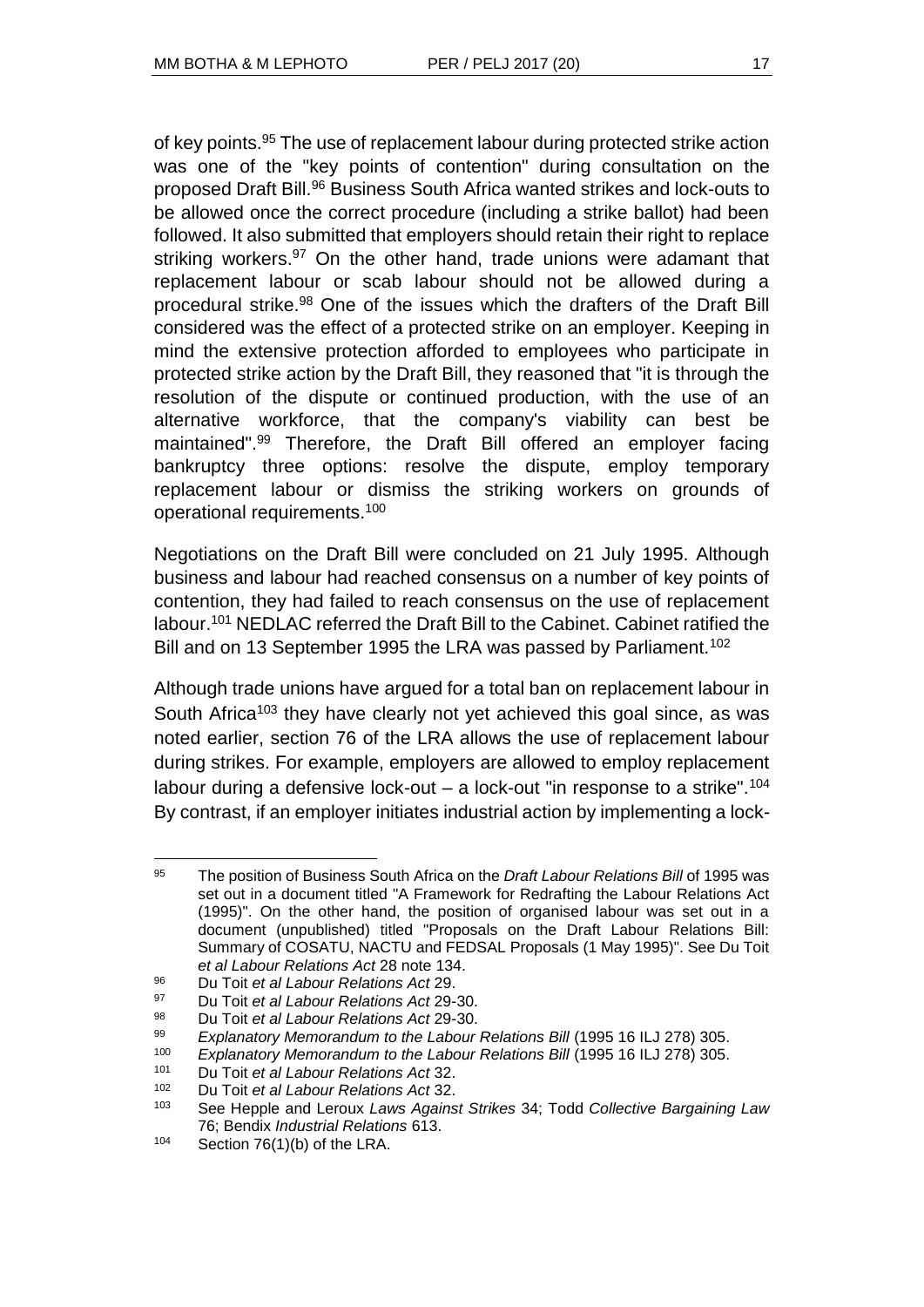out in the absence of a strike (an offensive lock-out), it may not employ replacement labour.<sup>105</sup> According to Grogan, this prohibition is aimed at balancing the scales when employers resort to lock-outs. He submits that without it there would be no inducement for employers to lift lock-outs, which could endure indefinitely if the employer manages to keep its business running.<sup>106</sup> In *Technikon SA v National Union of Technikon Employees*, 107 the Labour Appeal Court explained the rationale behind section 76(b) of the LRA as follows:

The rationale behind s  $76(1)$ (b) is that if an employer decides to institute a lock-out as the aggressor in the fight between itself and employees or a union, it may not employ temporary replacement labour. That is to discourage the resort by employers to lock-outs. The rationale is to try and let employers resort to lock-outs only in those circumstances where they will be prepared to do without replacement labour (i.e. when they are the aggressors) or where they are forced to in self-defence in the sense that the lock-out is 'in response to' a strike by the union and the employees - in other words, where the union and the employees are the aggressors.<sup>108</sup>

Returning to the *Sun International* matter, it is obvious that this case turned on the interpretation of the words "in response to a strike" as used in section 76(1)(b) of the LRA. Do these words mean that the right to employ replacement labour accrues at the stage when a defensive lock-out is implemented and endures until the lock-out ceases, as was held in *Ntimane*? Or do they mean that the statutory right of an employer to use replacement labour is restricted to the period during which a protected strike continues and not after it has ceased, as was held in *Sun International*?

The facts of both cases are strikingly similar. In *Ntimane* there was a dispute between the trade union SACCAWU and the employer regarding wage negotiations. The employees engaged in a protected strike and the employer responded by instituting a lock-out. The lock-out was in response to the strike. The trade union informed the employer that it did not accept the employer's demands but was calling off the strike. In turn, the employer informed the trade union that the lock-out would continue until such time as its offer had been accepted by the union's members.

The starting point in determining the true meaning of the words "in response to a strike" as used in section 76(1)(b) of the LRA is the LRA itself. As Grogan points out, the unusual aspect of the LRA is that it contains a

 $105$  Section 76(1)(b) of the LRA.

<sup>106</sup> Grogan *Collective Labour Law* 315.

<sup>107</sup> *Technikon SA v National Union of Technikon Employees of SA* 2001 22 ILJ 427 (LAC).

<sup>108</sup> *Technikon SA* para 40.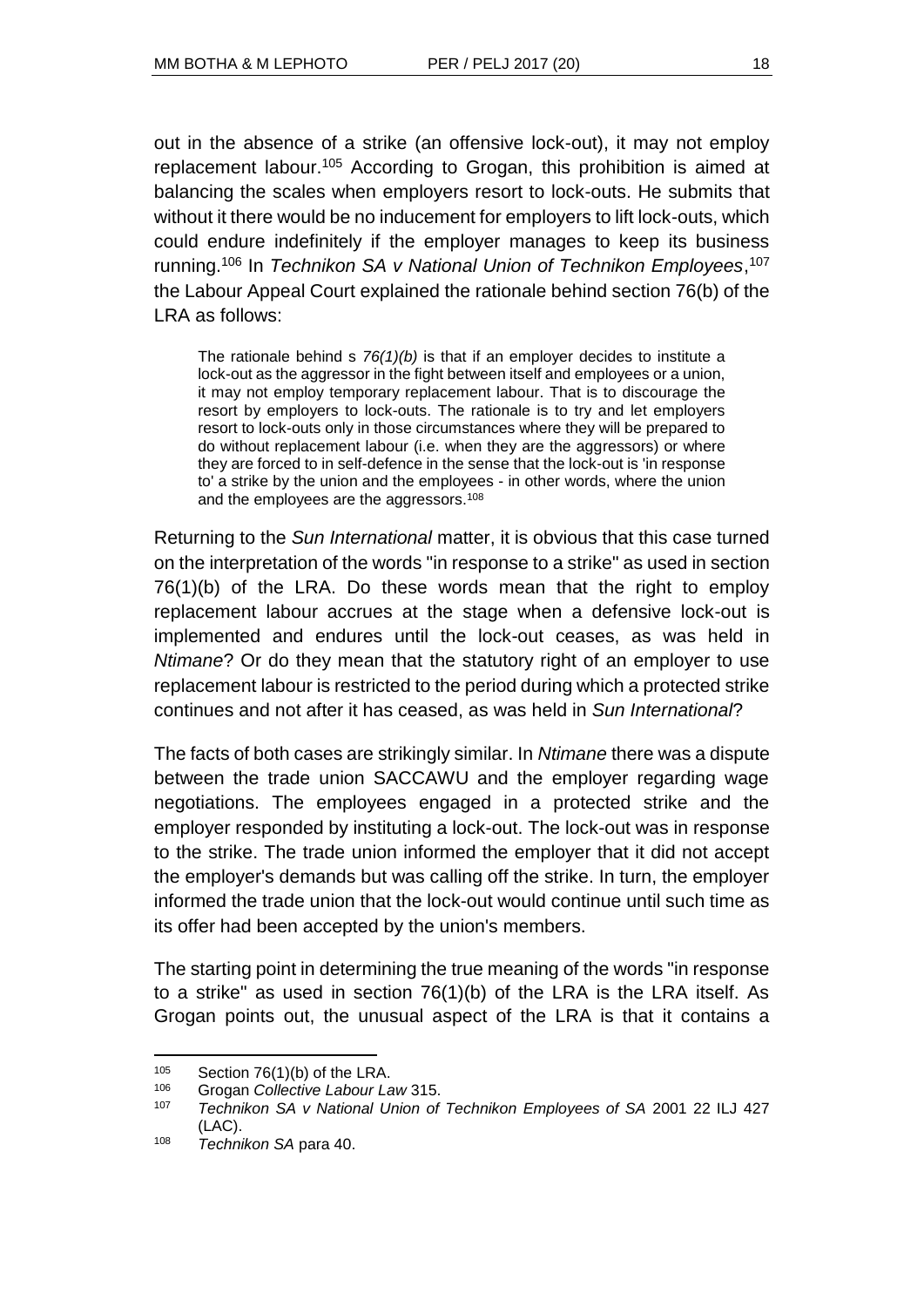specific interpretation clause.<sup>109</sup> Section 3 of the Act compels any person applying the Act to interpret its provisions (a) to give effect to its primary objects; (b) in compliance the *Constitution*; and (c) in compliance with the public international law obligations of South Africa.<sup>110</sup>

Section 3 sanctions a purposive model of statutory interpretation as opposed to a literal approach.<sup>111</sup> The objects of the Act are not simply textual aids. They "must inform the interpretative process from its inception".<sup>112</sup> In other words, the Act must be read in the light of its objects.<sup>113</sup> As was noted earlier, section 23 of the *Constitution* specifically deals with labour relations. Therefore, the LRA must be interpreted in the light of the *Constitution*, especially section 23 thereof. Put differently, the interpretation clause of the LRA emphasises that the Act must be interpreted to give effect to the constitutional rights.<sup>114</sup>

In *Sun International*, the court emphasised the interpretation clause and the fact that "the constitutionally protected right to strike is not equivalent to the statutory right to lock-out as provided by the LRA".<sup>115</sup> Indeed, it is correct that South African law does not treat strikes and lock-outs as equal "weapons".<sup>116</sup> Unlike the *Interim Constitution*, <sup>117</sup> the (final) *Constitution* of South Africa protects the right to strike but excludes the right to lock-out. In addressing this issue directly, the Constitutional Court in the *Certification case* rejected the argument that "it is necessary in order to maintain equality to entrench the right to lock out once the right to strike has been included".<sup>118</sup>

According to Creamer, this approach – the *Constitution's* protection of the right to strike and its silence on the lock-out – heralds a new approach to the regulation of industrial action in South Africa, based on the "'asymmetrical parity' conception".<sup>119</sup> Keeping in mind this asymmetrical parity conception, the court in *Sun International* held that the statutory right of an employer to use replacement labour is restricted to the period during which a protected strike continues and not after it has ended.<sup>120</sup> Moreover,

<sup>109</sup> Grogan *Collective Labour Law* 14.

 $110$  Section 3 of the LRA.<br> $111$  Lagrange 1995 App.

<sup>111</sup> Lagrange 1995 *Ann Surv SA L* 500; Grogan *Collective Labour Law* 15; Du Toit *et al Labour Relations Act* 45.

<sup>112</sup> Du Toit *et al Labour Relations Act* 46.

<sup>113</sup> Du Toit *et al Labour Relations Act* 46.

<sup>114</sup> *NUMSA v Bader Bop* 2003 24 ILJ 305 (CC) paras 26-27.

<sup>115</sup> *Sun International* case para 17.

<sup>116</sup> Creamer 1998 *ILJ* 17.

<sup>117</sup> See s 27(5) of the *Interim Constitution,* which provided that "Employers' recourse to lock-out for the purpose of collective bargaining shall not be impaired, subject to section 33(1)".

<sup>118</sup> *Certification* case para 66.

<sup>119</sup> Creamer 1998 *ILJ* 17.

<sup>120</sup> *Sun International* case paras 13-19.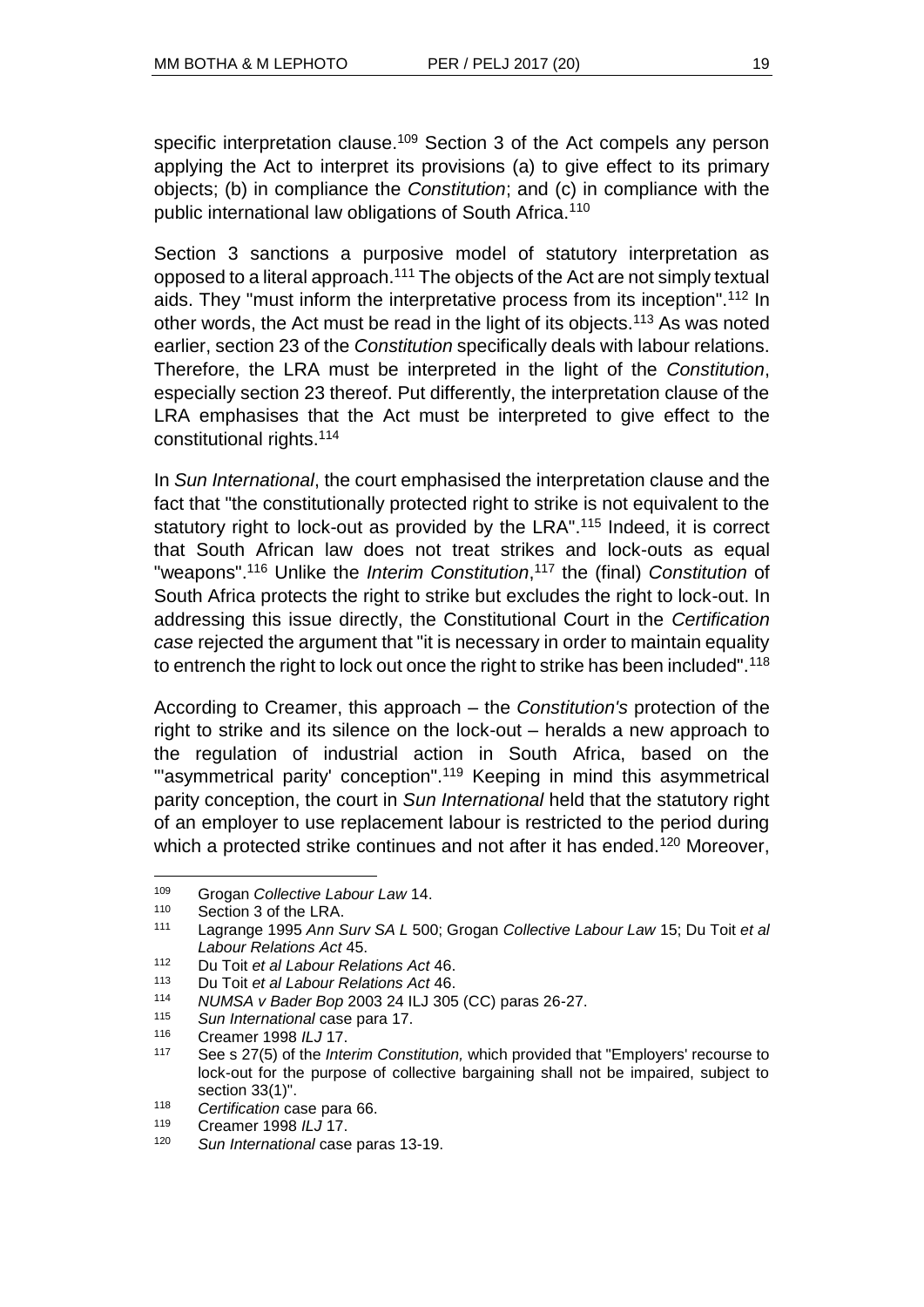the court cited the ILO's Committee of Experts<sup>121</sup> where the latter had stated that workers who participate in a lawful strike should be able to return to work once the strike has ended.<sup>122</sup>

It seems to be common cause that the lock-out in *Sun International*, which was implemented by the employer on 25 September 2015, was in response to a strike by its employees, which commenced on the same day.<sup>123</sup> Also, it seems that it was common cause that the termination of the said strike did not affect the legality of the lock-out: it remained a protected lock-out and the employer was not required to comply anew with the procedural requirements set out in section 64 of the LRA.<sup>124</sup> Put differently, the lock-out (even after the strike had been terminated) was the unbroken continuation of the action which the employer had embarked upon on 25 September 2015.<sup>125</sup> As the court put it in *Ntimane*, "a chameleon remains a chameleon even after it has changed its hue".<sup>126</sup>

It is important to emphasise that in *Sun International* the workers called off their strike without accepting the employer's final offer – there was an ongoing dispute and the employer was therefore entitled to continue with the lock-out.<sup>127</sup> Under these circumstances, given the court's reliance on the ILO's Committee of Experts, where the latter had stated that workers who participate in a lawful strike should be able to return to work once the strike has ended, were the employees in *Sun International* able to return to work once they had terminated their strike? It is submitted that they were not entitled to do so whilst the lock-out was in place.

If one were to follow the reasoning of the court in *Sun International* it would mean that the employer's lock-out remained the same protected lock-out for the purposes of section 64 of the LRA but at the same time changed (when the employees terminated their strike) into an offensive lock-out for the purposes of section 76(1)(b) of the LRA – which meant that the employer was no longer allowed to employ replacement labour. This cannot be correct

 $\overline{a}$ <sup>121</sup> Which stated – with reference to the ILO's *Right to Organise and Collective Bargaining Convention* (No 98 of 1949) – that workers who participate in a lawful strike should be able to work once the strike has ended.

<sup>122</sup> *Sun International* case para 17.

In part, the lock-out notice provided that "the lockout will commence after members of SACCAWU have embarked on their strike".

<sup>124</sup> *Sun International* case para 5.

 $125$  In part, the lock-out notice provided that "the lockout will continue until such time as Sun International's aforesaid offer has been accepted..."

<sup>126</sup> *Ntimane* para 10.

<sup>127</sup> SACCAWU conceded that the lock-out was protected. See *Sun International* case para 5.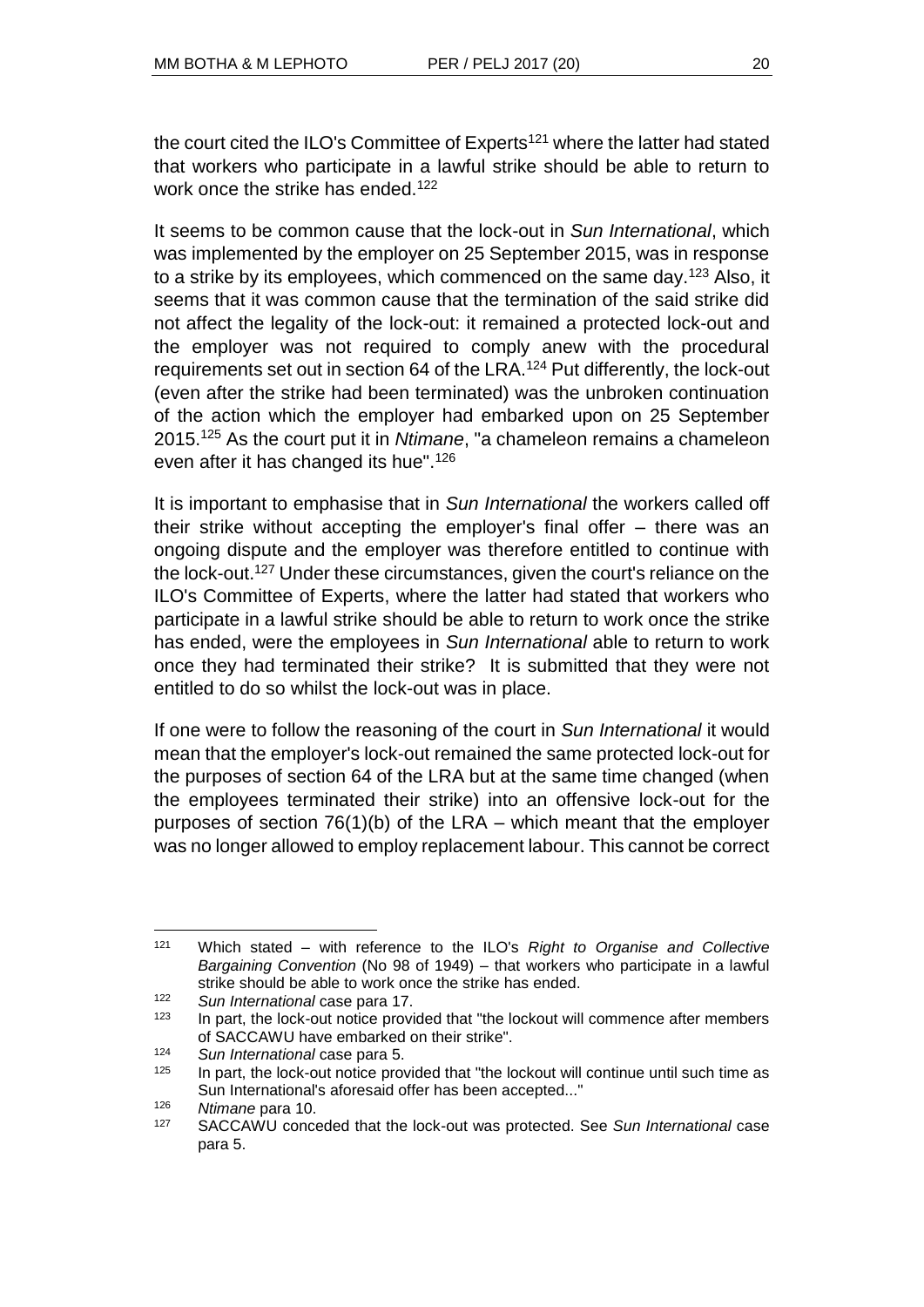since the employer instituted only one lock-out, in response to the strike by its employees.

Moreover, section 76(1)(b) of the LRA does not provide that the exception therein is rendered inapplicable when the strike in response to which the lock-out was initiated terminates.<sup>128</sup> In *Sun International* the court applied purposive interpretation to reach the conclusion that the statutory right of an employer to use replacement labour is restricted to the period during which a protected strike continues and falls away after it has ceased. Although the LRA endorses purposive statutory interpretation, purposive interpretation is no license to ignore the clear language used in the Act. In *Technikon SA v National Union of Technikon Employees of SA*, <sup>129</sup> Zondo JP (as he then was) stated the following about purposive interpretation:

It seems warranted that I should repeat what I said two years ago in the Labour Court about purposive interpretation. In *Transportation Motor Spares v National Union of Metalworkers of SA & others* (1999)20 *ILJ* 690 (LC) at 699B I said: 'While purposive interpretation has much to its credit, nevertheless, it must be adopted in appropriate cases. Purposive interpretation is no licence to ignore the language used in the statute which is the subject of interpretation.' There is, accordingly, no justification for reading into s *76(1)(b)*  a word which is not there.<sup>130</sup>

The above case is a good example of an instance where a trade union, relying on purposive interpretation, sought to convince the court to interpret narrowly an employer's right to employ temporary replacement labour in terms of section 76(1)(b) of the LRA. In this case, the trade union argued that the phrase "in response to a strike" in section 76(1)(b) of the LRA should be interpreted as referring to unprotected strikes only. The Labour Appeal Court, correctly it is submitted, rejected this argument.<sup>131</sup> In *SACTWU v Coats*<sup>132</sup> the court said the following about purposive interpretation:

The purposive approach is applied in order to give effect to the purpose or ratio of a statute. If the purpose of the statute is evident from the language used, the words used must be given their ordinary meaning. The purposive approach is not a licence to ignore the plain meaning of the language. *Technikon SA v National Union of Technikon Employees of SA* (2001) 22 *ILJ*  427 (LAC); [2001] 1 BLLR 58(LAC).

There is no ambiguity about the words 'take into employment'. They were deliberately used to exclude those who are not already in employment. If the legislature had intended the section to have the meaning that Mr Pillemer

<sup>128</sup> *Ntimane* para 16.

<sup>129</sup> *Technikon SA v National Union of Technikon Employees of SA* 2001 22 ILJ 427 (LAC).

<sup>130</sup> *Technikon SA* para 41.

<sup>131</sup> *Technikon SA* paras 34-39.

<sup>132</sup> *SACTWU v Coats 2001* 22 ILJ 1413 (LC).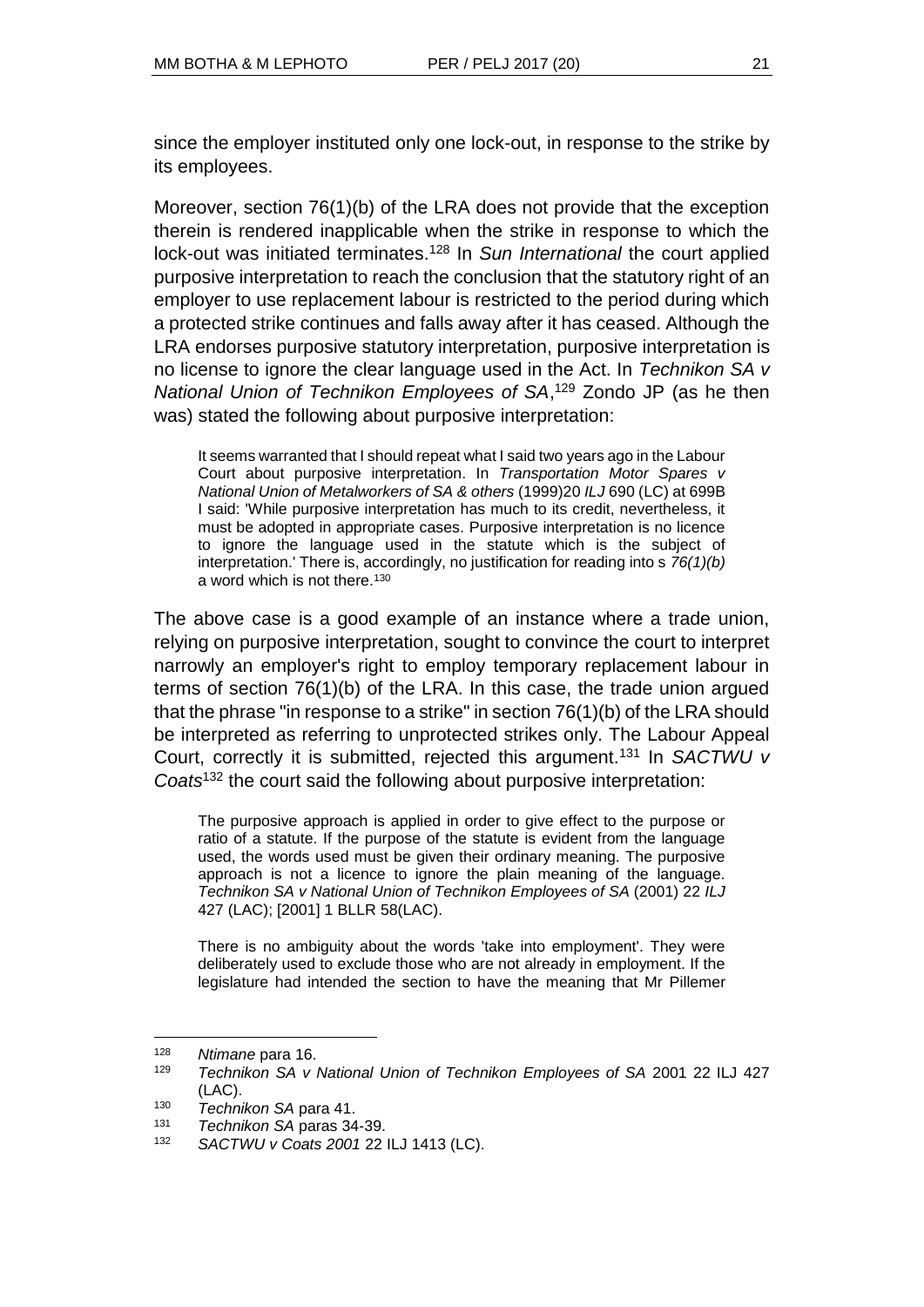seeks to attach to the words 'take into employment' then it could simply have used the word 'employ' instead of 'take into employment'.<sup>133</sup>

In the light of the above, it is submitted that the court in *Ntimane* was correct in its interpretation of section 76(1)(b) of the LRA. Grogan states that "if a lock-out commences as a 'defensive' lock-out (i.e. in response to a strike) and the workers subsequently abandon their strike, the right to employ replacement labour continues".<sup>134</sup> Furthermore, we also agree with the court in *Ntimane* that the employer's right to continue using replacement labour is counterbalanced by the right to picket.<sup>135</sup> Section 69 of the LRA affords members of a trade union the right to picket in support of a protected strike or in opposition to any lock-out. The right to picket is reinforced by the fundamental rights to freedom of expression<sup>136</sup> and freedom of assembly<sup>137</sup> as guaranteed by the *Constitution*. <sup>138</sup> The position of the LRA is in line with that of the ILO. According to the ILO, taking part in picketing and firmly but peacefully inciting other workers to keep away from their workplace cannot be considered unlawful.<sup>139</sup> It is submitted that the "other workers" referred to by the ILO include replacement workers. Importantly, in the South African context, there is a Code of Good Practice on Picketing.<sup>140</sup> Item 3 thereof provides that:

The purpose of the picket is to peacefully encourage non-striking employees and members of the public to oppose a lock-out or to support strikers involved in a protected strike. The nature of this support can vary. It may be to encourage employees not to work during the strike or lock-out. *It may be to dissuade replacement labour from working.* It may also be to persuade members of the public or other employers and their employees not do business with the employer. (Own emphasis.)

There was therefore nothing in the *Sun International* matter which would have prevented the employees from firmly but peacefully picketing to dissuade replacement labour from working.

<sup>133</sup> *SACTWU v Coats 2001* 22 ILJ 1413 (LC) paras 6-7.

<sup>134</sup> Grogan *Workplace Law* 488. Also see Todd *Collective Bargaining Law* 77, who states that "[i]f a lock-out is implemented in response to a strike, then replacement labour is permitted. This remains so even if the strike (in response to which the lockout was implemented) has come to an end".

<sup>135</sup> *Ntimane* para 18. However, contrast it with *National Union of Technikon Employees v Technikon*2000 21 ILJ 1645 (LC) para 12 (it should be noted that this judgment was overturned by the Labour Appeal Court on appeal).

<sup>136</sup> Section 16 of the *Constitution.*

<sup>137</sup> Section 18 of the *Constitution.*

<sup>138</sup> Van Niekerk and Smit *Law@Work* 436.

<sup>139</sup> ILO *Freedom of Association* paras 648-651.

<sup>140</sup> GN 765 in GG 18887 of 15 May 1998.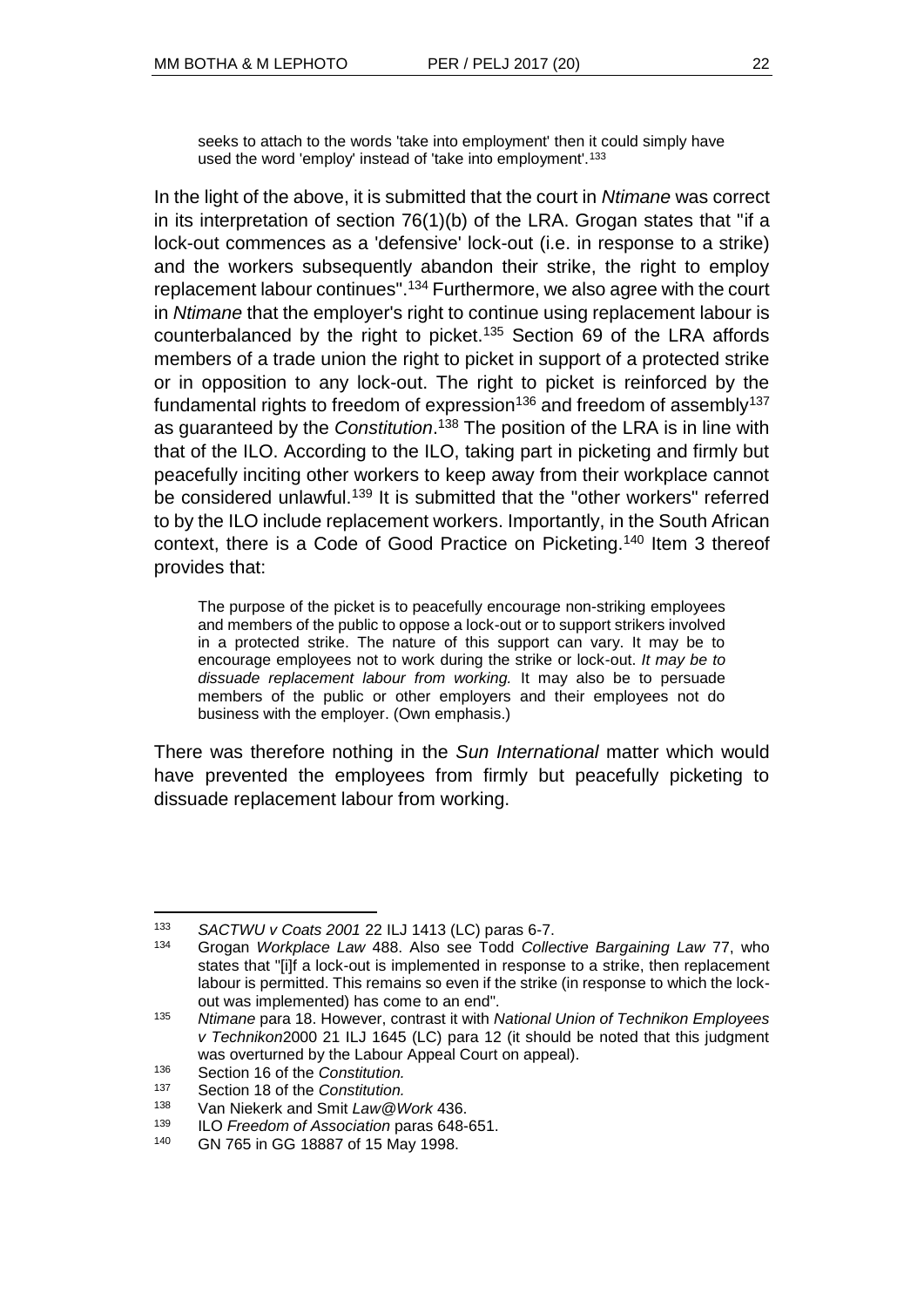# **4 Concluding remarks**

South African labour legislation is based on a rigid adversarial system.<sup>141</sup> Currently, as Levy has pointed out, one of the complicating features of collective bargaining in South Africa is the extent and nature of what can only be described as "bad faith bargaining".<sup>142</sup> Negotiations are characterised by unions tabling extreme demands and then showing an unwillingness to move.<sup>143</sup> Consequently, this sort of (bad faith) bargaining may increase both the probability and the length of a strike.<sup>144</sup>

It is important for trade unions to properly understand the implications of their actions before acting on behalf of their members. They need to be aware of the fact that when they initiate industrial action in the form of a strike there are certain legal consequences which are favourable and not so favourable to their members. On the favourable side, for example, is the protection against dismissal. It has been described as "the most meaningful protection for strikes that comply with the Act"<sup>145</sup> and "the most valuable protection offered to employees".<sup>146</sup> On the not so favourable side, for example, is the risk of being dismissed for operational requirements. Also, and more relevant, is the fact that employers have the right to replace striking workers – with or without a lock-out. The comments made by the Labour Appeal Court in *Technikon SA v National Union of Technikon Employees of SA* are apposite, where it said:

The policy [rationale behind section 76(1)(b) of the LRA] is one that also says to unions and employees: Do not lightly resort to a strike when a dispute has arisen because, in the absence of a strike, the employer may not employ replacement labour even if it institutes a lock-out but, if you strike, the employer will be able to employ replacement labour - with or without a lockout. The sum total of all this is that the policy is to encourage parties to disputes to try to reach agreement on their disputes and a strike or lock-out should be the last resort when all reasonable attempts to reach agreement have failed.<sup>147</sup>

On a broader note, the *Sun International* matter exposes some of the controversial aspects of replacement labour. It has been argued that allowing the use of replacement labour is one of the factors that have tilted the balance of power in favour of employers in relation to collective bargaining, and that the use of replacement labour during strikes may affect

<sup>141</sup> See Davis and Le Roux 2012 *Acta Juridica* 315.

<sup>142</sup> Levy "An examination of industrial action: 2013" 20.

<sup>143</sup> Levy "An examination of industrial action: 2013" 20.

<sup>&</sup>lt;sup>144</sup> Levy "An examination of industrial action: 2013" 20.<br><sup>145</sup> Pu Toit of all abour Belations Act 215.

<sup>145</sup> Du Toit *et al Labour Relations Act* 215.

<sup>146</sup> Van Niekerk and Smit *Law@Work* 434.

<sup>147</sup> *Technikon SA* para 43.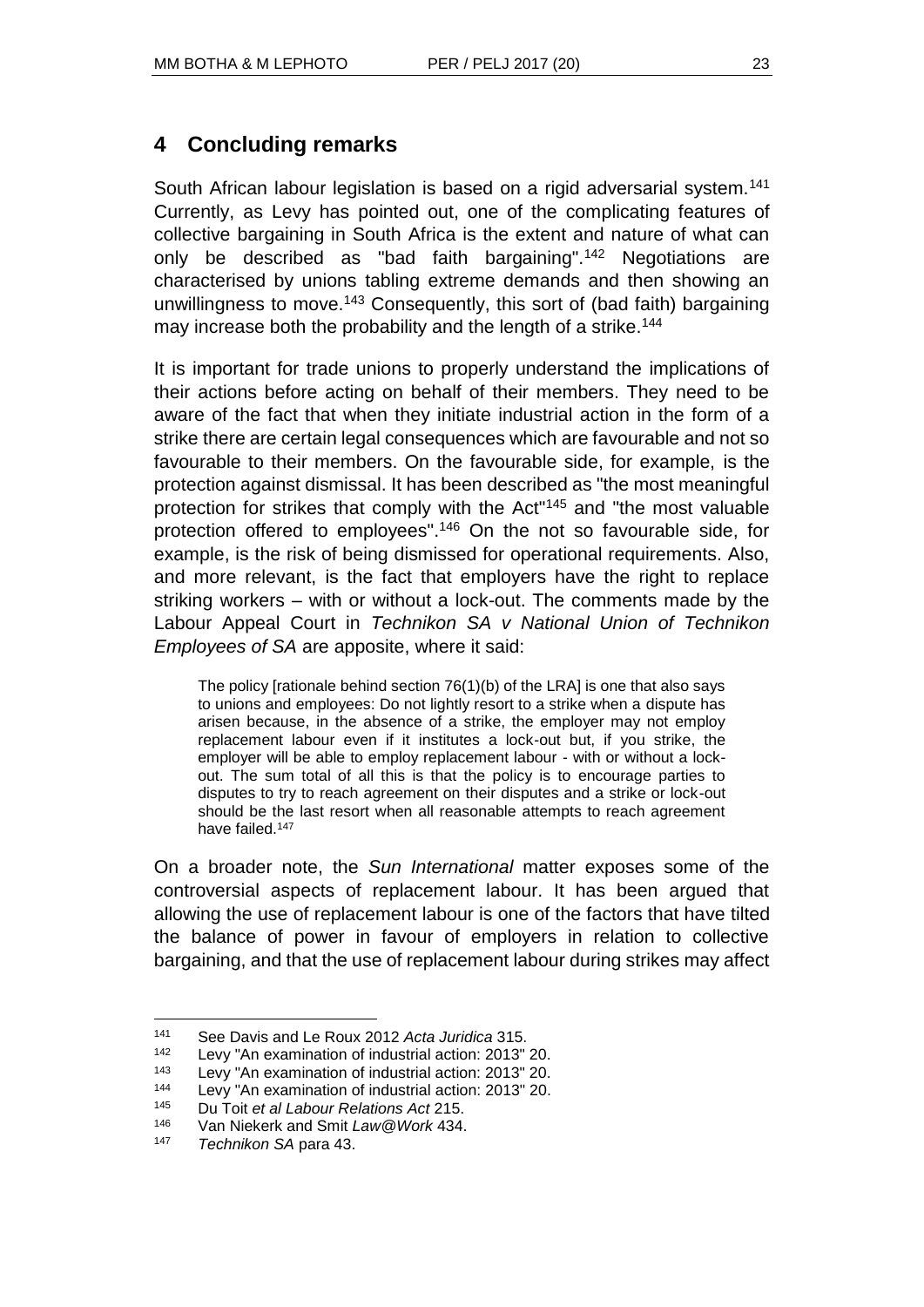the effectiveness of a strike and thus prolong it.<sup>148</sup> The Department of Labour has identified the use of replacement labour as one of the key reasons behind the increasing length of strikes in South Africa.<sup>149</sup>

The persuasive force of a strike largely depends upon the extent to which striking workers are able to interrupt the employer's business or production by withdrawing their labour.<sup>150</sup> The ILO regards the right to strike as constituting a fundamental right of workers and as an essential aspect of trade union rights,<sup>151</sup> and the Committee on Freedom of Association has always recognised the right to strike by workers and their organisations "as a legitimate means of defending their economic and social interests".<sup>152</sup> Employers want to be able to employ persons to maintain production during a strike or lock-out. However, from the employees' point of view the use of replacement labour deprives them of the only "weapon" that they have, namely, the ability to withhold their labour and thereby place economic pressure on the employer.<sup>153</sup> It therefore *prima facie* seems odd to entrench the right of workers to strike whilst at the same time allowing the employer to simply replace them when they exercise that right.

Violence during strikes has become a serious concern in South Africa. 154 Instead of being characterised by orderly picket lines, South Africa has "one of the highest rates of industrial action, with its strikes amongst the most violent in the world".<sup>155</sup> It has been said that the use of replacement labour increases the potential for conflict and violence.<sup>156</sup> According to Tenza,<sup>157</sup> it "has turned out to be the root cause of violent strikes". Strike violence usually breaks out when the employer attempts to continue operating during the strike.<sup>158</sup> Workers who assist the employer to maintain production during a strike and so undermine the effect of the strike are also colloquially referred to as "scabs".<sup>159</sup> There have been numerous instances where people who were scabs or were considered to be scabs were either

l

<sup>156</sup> McQuarrie *Industrial Relations in Canada* 257; Todd *Collective Bargaining Law* 76.

<sup>148</sup> Ndungu 2009 *Int'l J Labour Res* 91.

<sup>149</sup> Department of Labour *Annual Industrial Action Report 2010* 33.

<sup>150</sup> Todd *Collective Bargaining Law* 76.

<sup>151</sup> ILO *Freedom of Association* paras 131, 520.

<sup>152</sup> ILO *Freedom of Association* para 521.

<sup>153</sup> Du Toit *et al Labour Relations Act* 241.

<sup>154</sup> Manamela and Budeli 2013 *CILSA* 322. Also see Rycroft 2015 *ILJ* 2; Benjamin 2014 *ILJ* 10; Von Holdt 2010 *Transformation* 127; Masiloane 2010 *Acta Criminologica* 31; Botha 2015 *De Jure* 344.

<sup>155</sup> Odendaal 2014 http://www.miningweekly.com/article/sa-one-of-the-worlds-mostviolent-strike-prone-countries-2014-08-06.

<sup>157</sup> Tenza 2015 *LDD* 219-222.

<sup>158</sup> Stewart and Townsend 1966 *U Pa L Rev* 460.

<sup>159</sup> Todd *Collective Bargaining Law* 76.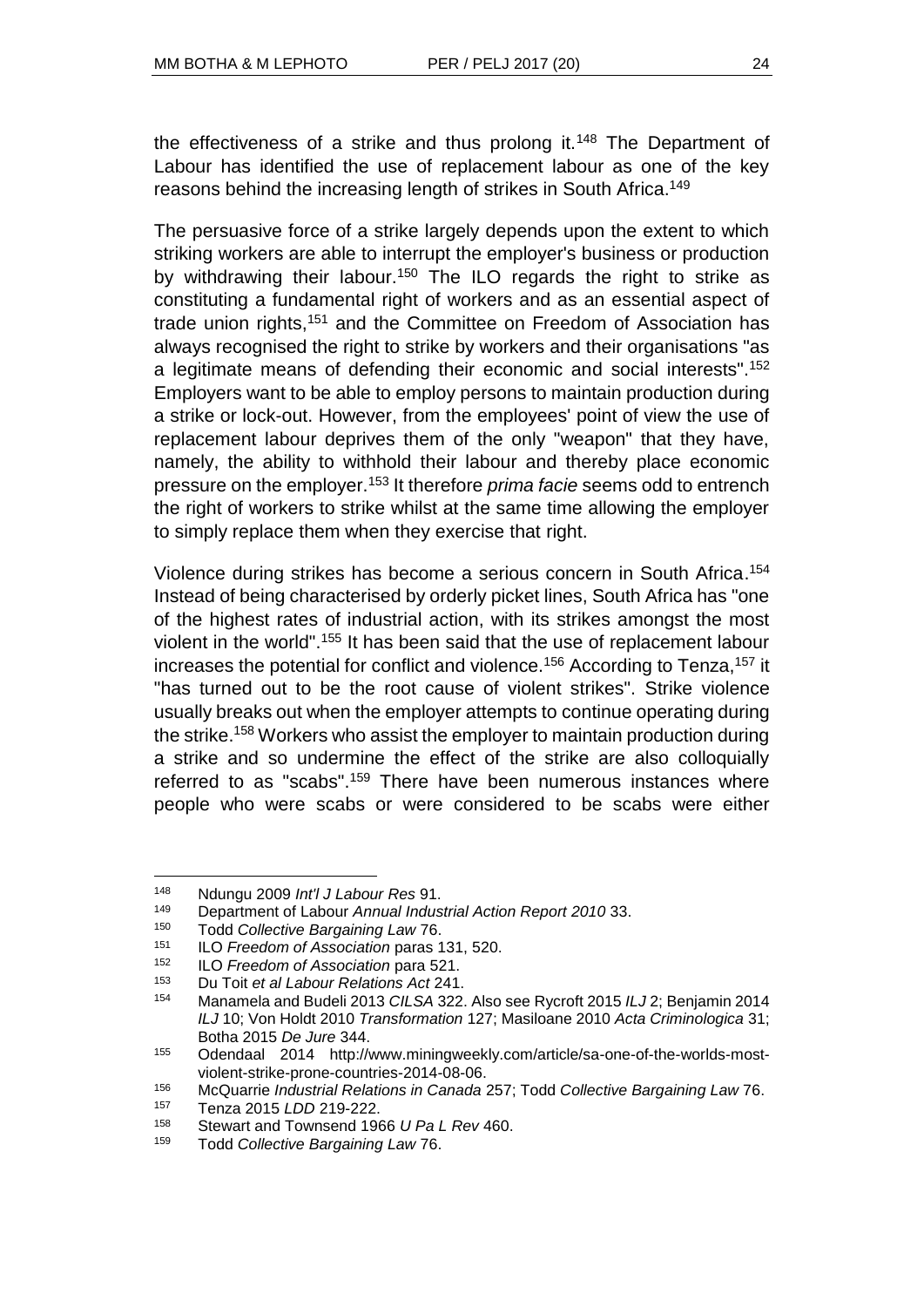assaulted or killed. This is not a new phenomenon. Five scabs were killed during the 1987 strike by railway workers.<sup>160</sup>

Although trade unions have argued for a total ban on replacement labour in South Africa,<sup>161</sup> they have not been successful thus far. The drafters of the LRA viewed the use of replacement labour from the perspective of both employees and employer. Jordaan<sup>162</sup> argues that a total ban on replacement labour would mean that the employer was denied the right to do business. He submits that a substantial case based on public policy would have to be made out why this should be the case. For him, the mere fact that replacement labour may reduce the effectiveness of a strike is simply insufficient.<sup>163</sup>

The *Putco* and *Sun International* cases highlight some of the defensive industrial weapons that are available to an employer when faced with a strike. In the *Putco* matter the Constitutional Court as the highest court in the country spoke in a unanimous judgment. This case will now serve as a clear reminder to all employers that a lock-out must be preceded by a demand to the employees who are to be excluded from the workplace. As was noted earlier, it is important to emphasise that in *Sun International* the workers called off their strike without accepting the employer's final offer – there was an ongoing dispute and the employer was therefore entitled to continue with the lock-out.<sup>164</sup>

Regarding the proper interpretation of section 76(1)(b) and the use of replacement labour, it is only the Constitutional Court that can provide a definitive interpretation of the phrase "in response to a strike". The conflicting judgments of the Labour Court in *Ntimane* and *Sun International* will most likely lead to a lot of unnecessary confusion. Therefore, it is important that this issue be settled sooner rather than later.

l <sup>160</sup> Anstey 2013 *SAJLR* 141. Also see *NUMSA v GM Vincent* 1991 4 SA 304 (SCA); *S v Matshili* 1991 3 SA 264 (A); *National Construction Building and Allied Workers Union v Betta* 1999 20 ILJ 1617 (CCMA); *FAWU v National Co-operative Dairies* 1989 10 ILJ 490 (IC); *FAWU v Premier Foods* 2010 31 ILJ 1654 (LC). More recently, see *Mahlangu v SA Transport & Allied Workers Union* 2014 35 ILJ 1193 (GSJ).

<sup>161</sup> Hepple and Leroux *Laws Against Strikes* 34; Todd *Collective Bargaining Law* 76; Bendix *Industrial Relations* 613.

<sup>162</sup> Jordaan 1997 *LDD* 4.

<sup>163</sup> Jordaan 1997 *LDD* 4.

<sup>164</sup> SACCAWU conceded that the lock-out was protected. See *Sun International* case para 5.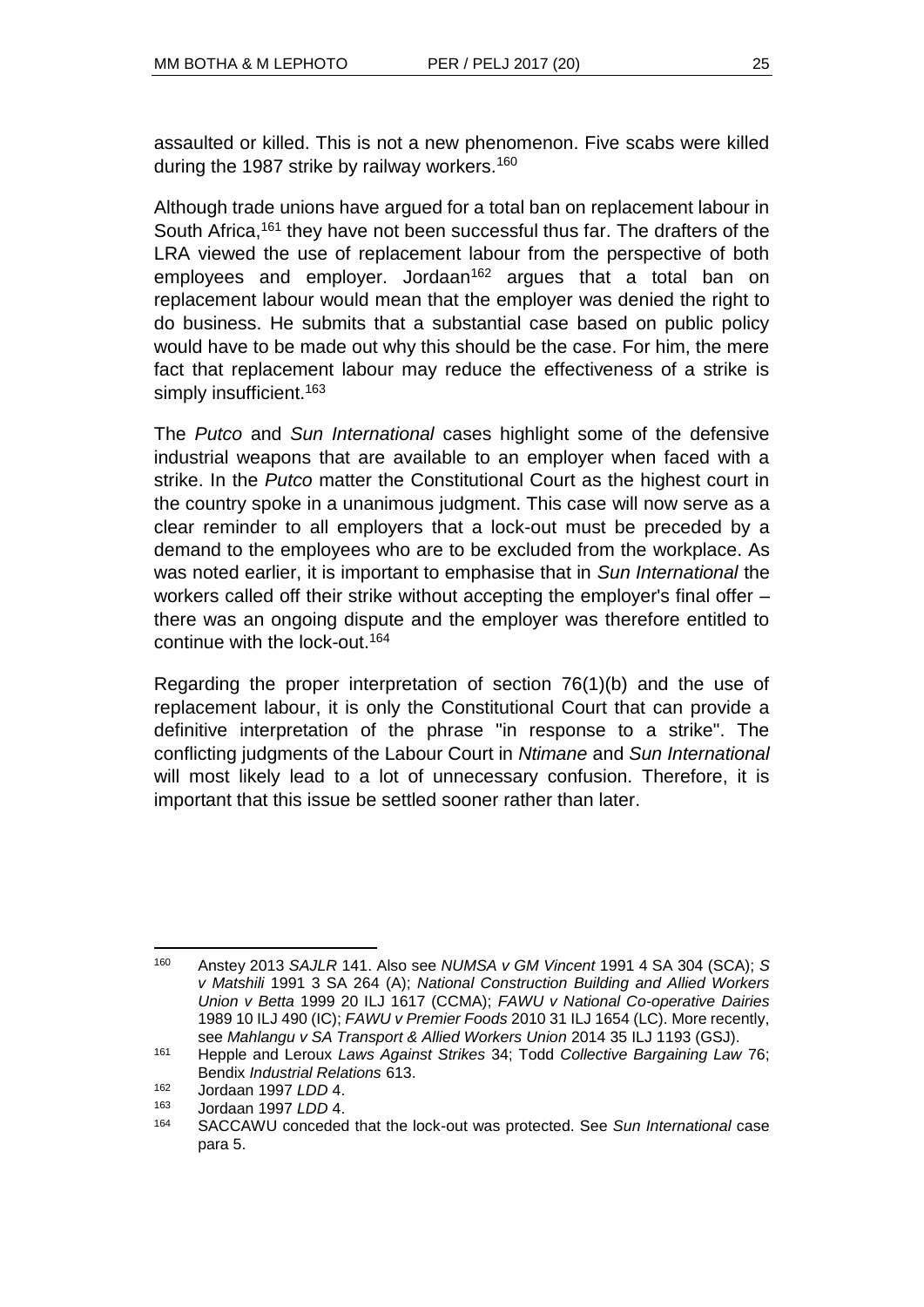# **Bibliography**

## **Literature**

Anstey 2013 *SAJLR*

Anstey M "Marikana – and the Push for a New South African Pact" 2013 *SAJLR* 133-145

Bendix *Industrial Relations* Bendix S *Industrial Relations in South Africa* 5<sup>th</sup>ed (Juta Cape Town 2010)

Benjamin 2014 *ILJ*

Benjamin P "Beyond Dispute Resolution: The Evolving Role of Commissioner for Conciliation and Arbitration" 2014 *ILJ* 1-29

Botha 2015 *De Jure*

Botha MM "Responsible Unionism during Collective Bargaining and Industrial Action: Are we there yet?" 2015 *De Jure* 328-350

Botha 2015 *Obiter*

Botha MM "What Constitutes a Matter of Mutual Interest in Relation to a Strike? A Tale of Two Recent Cases" 2015 *Obiter* 194-209

Creamer 1998 *ILJ*

Creamer K "The Meaning and Implications of the Inclusion in the Constitution of a Right to Strike and the Exclusion of a Lock-out Right: Towards Asymmetrical Parity in the Regulation of Industrial Action" 1998 *ILJ* 1-23

Davies and Freedland *Khan Freud's Labour and the Law* Davies P and Freedland M (eds) *Khan Freud's Labour and the Law* 3 rd ed (Stevens London 1983)

Davis and Le Roux 2012 *Acta Juridica* Davis D and Le Roux M "Changing the Role of Corporation: A Journey Away from Adversarialism" 2012 *Acta Juridica* 306-325

Department of Labour *Annual Industrial Action Report 2006* Department of Labour *Annual Industrial Action Report 2006* (Government Printers Pretoria 2006)

Department of Labour *Annual Industrial Action Report 2010*  Department of Labour *Annual Industrial Action Report 2010* (Government Printers Pretoria 2010)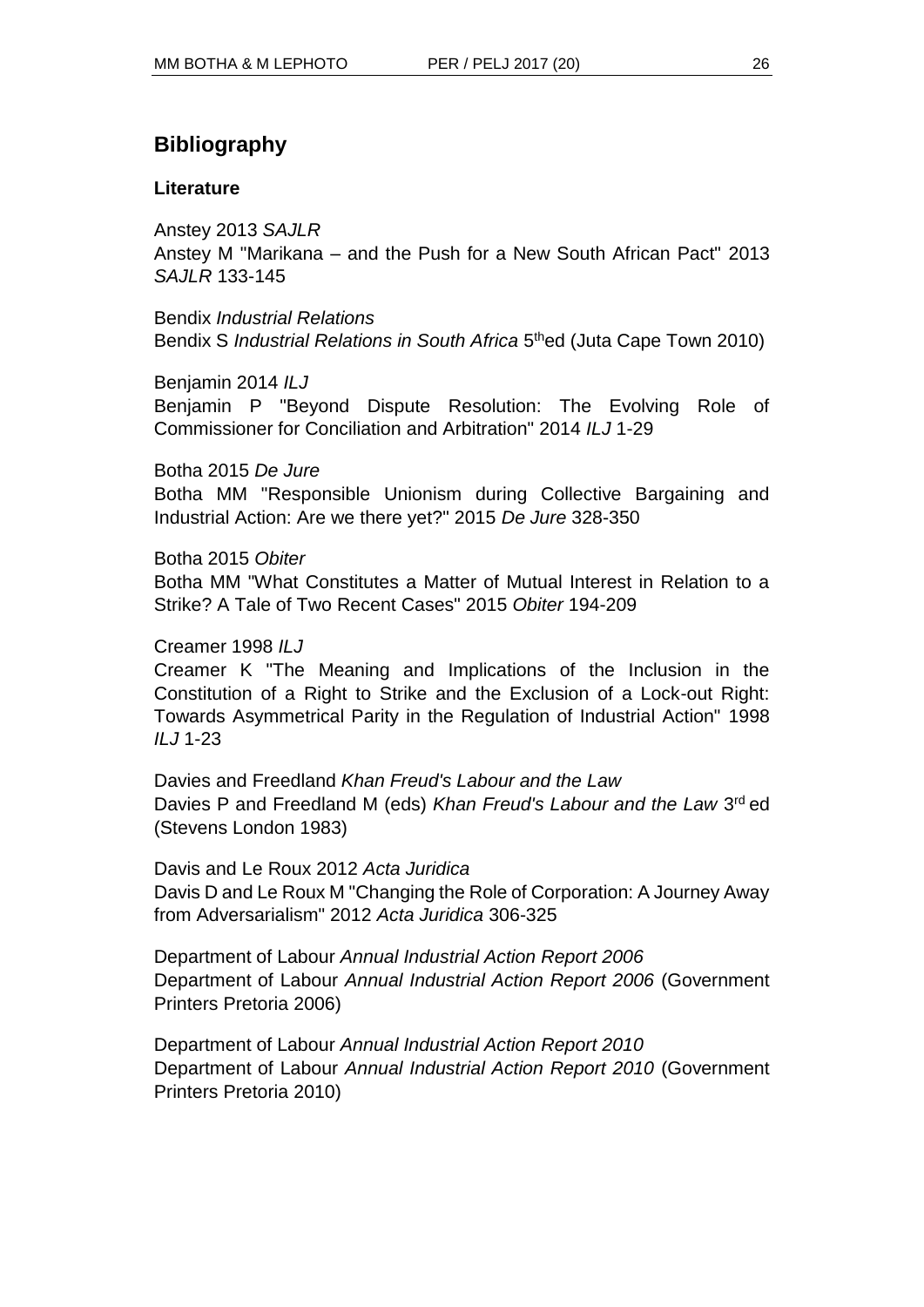Department of Labour *Annual Industrial Action Report 2014* Department of Labour *Annual Industrial Action Report 2014* (Government Printers Pretoria 2014)

Department of Labour *Annual Industrial Action Report 2015* Department of Labour *Annual Industrial Action Report 2015* (Government Printers Pretoria 2015)

Du Toit 2007 *ILJ* Du Toit D "What is the Future of Collective Bargaining (and Labour Law) in South Africa?" 2007 *ILJ* 1405-1435

Du Toit *et al Labour Relations Act* Du Toit D *et al The Labour Relations Act of 1995* (Butterworths Durban 1998)

Grogan *Collective Labour Law* Grogan J *Collective Labour Law* (Juta Cape Town 2010)

Grogan *Workplace Law* Grogan J *Workplace Law* 11thed (Juta Cape Town 2014)

Godfrey *et al Collective Bargaining*  Godfrey *et al Collective Bargaining in South Africa: Past, Present & Future?*  (Juta Cape Town 2010)

Hepple and Leroux *Laws against Strikes* Hepple B and Leroux S (eds) *Laws against Strikes* (FrancoAngeli Milan 2015)

Jordaan 1997 *LDD* Jordaan B "Collective Bargaining under the New Labour Relations Act: The Resurrection of Freedom of Contract" 1997 *LDD* 1-9

ILO *Freedom of Association*

ILO *Freedom of Association: Digest of Decisions and Principles of the*  Freedom of Association Committee of the Governing Body of the ILO 5<sup>th</sup> ed (International Labour Office Geneva 2006)

Lagrange 1995 *Ann Surv SA L* Lagrange R "Labour Law" 1995 *Ann Surv SA L* 498-580

Levy "Strike Action"

Levy A "Strike Action: Will Things Ever be the Same" in Levy A and Motshabi K (eds) *The Dispute Resolution Digest 2013* (Juta Cape Town 2013) 5-20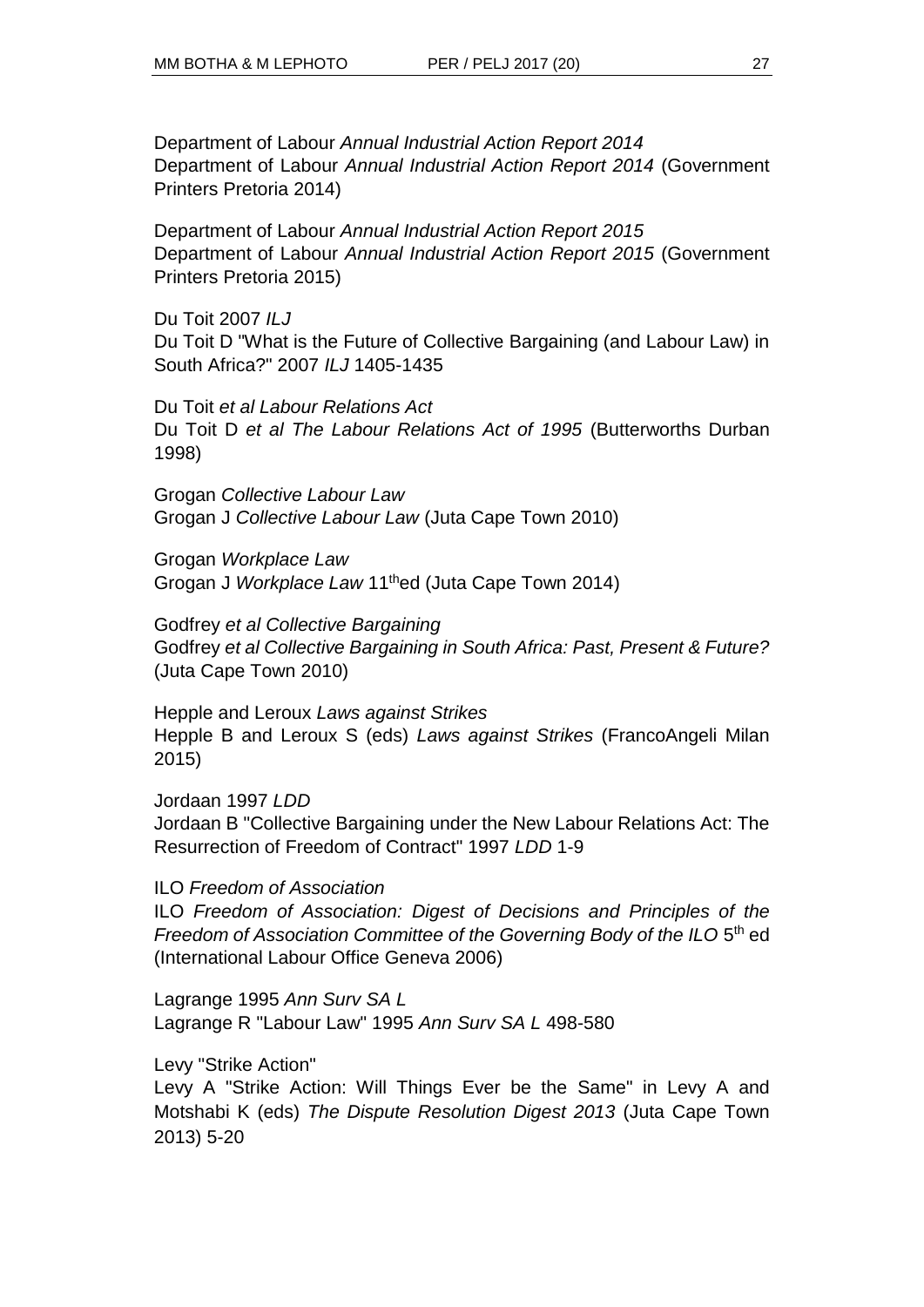Levy "An examination of industrial action: 2013" Levy A "An examination of industrial action: 2013" in Levy and Motshabi (eds) *The Dispute Resolution Digest 2014* (Juta Cape Town 2014) 5-24

Manamela and Budeli 2013 *CILSA*

Manamela E and Budeli M "Employee's Right to Strike and Violence in South Africa" 2013 *CILSA* 308-336

Masiloane 2010 *Acta Criminologica*

Masiloane D "Guaranteeing the Safety of Non-striking Employees during Strikes: The Fallacy of Policing" 2010 *Acta Criminologica* 31-41

McQuarrie *Industrial Relations in Canada* McQuarrie F *Industrial Relations in Canada* 4 th ed (Wiley Toronto 2015)

Myburgh 2004 *ILJ* Myburgh J "100 Years of Strike Law" 2004 *ILJ* 962-976

National Planning Commission 2012 National Planning Commission "National Development Plan 2030: Our Future — Make it Work" 2012

Ndungu 2009 *Int'l J Labour Res* Ndungu S "Perspectives on Collective Bargaining in the Global South: The Case of South Africa" 2009 *Int'l J Labour Res* 81-98

Rycroft 2015 *ILJ* Rycroft A "Strikes and Amendments to the LRA" 2015 *ILJ* 1-20

Samuel 2013 *J Contemp Man*

Samuel M "The Mineworkers' Unprocedural Strike: Setting the Path for Redefining Collective Bargaining Practice in South Africa" 2013 *J Contemp Man* 238-258

Satgar 1998 *LDD* Satgar V "The LRA and Work-place Forums: Legislative Provisions, Origins, and Transformative Possibilities" 1998 *LDD* 42-63

Stewart and Townsend 1966 *U Pa L Rev* Stewart F and Townsend R "Strike Violence and the Need for Federal Injunctions" 1966 *U Pa L Rev* 459-486

Tenza 2015 *LDD* 

Tenza M "An Investigation into the Causes of Violent Strikes in South Africa: Some Lessons from Foreign Law and Possible Solutions" 2015 *LDD* 211- 231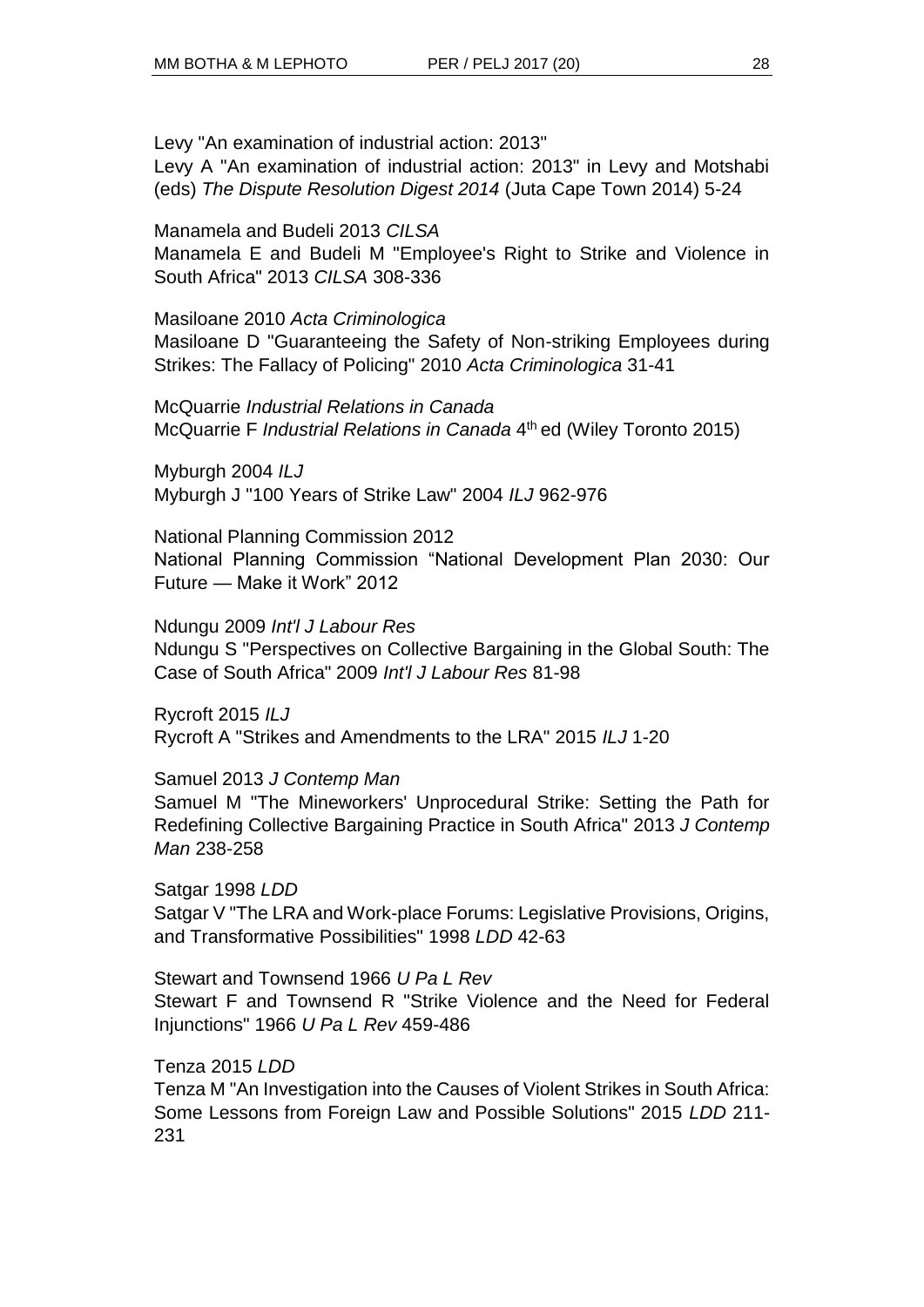Todd *Collective Bargaining Law* Todd C *Collective Bargaining Law* (Siber Ink Cape Town 2004)

Van der Welden and Dribbusch *Strikes Around the World* Van der Welden S and Dribbusch H (eds) *Strikes Around the World 1965- 2005: Case-Studies of 15 Countries* (Ascant Amsterdam 2007)

Van Niekerk and Smit *Law@Work*  Van Niekerk A and Smit N (eds) Law@Work 3<sup>rd</sup>ed (LexisNexis Durban 2015)

Von Holdt 2010 *Transformation*  Von Holdt K "Institutionalisation, Strike Violence and Local Moral Orders" 2010 *Transformation* 127-151

### **Case law**

*Betha v BTR Sarmcol (a Division of BTR Dunlop Ltd)* 1998 19 ILJ 459 (SCA)

*FAWU v National Co-operative Dairies* 1989 10 ILJ 490 (IC)

*FAWU v Premier Foods* 2010 31 ILJ 1654 (LC)

*In re Certification of the Constitution of the Republic of South Africa, 1996* 1996 4 SA 744 (CC)

*Mahlangu v SA Transport & Allied Workers Union* 2014 35 ILJ 1193 (GSJ)

*National Construction Building and Allied Workers Union v Betta* 1999 20 ILJ 1617 (CCMA)

*National Union of Technikon Employees v Technikon* 2000 21 ILJ 1645 (LC)

*Ntimane v Agrinet* 1999 20 ILJ 809 (LC)

*NUMSA v Bader Bop* 2003 24 ILJ 305 (CC)

*NUMSA v GM Vincent* 1991 4 SA 304 (SCA)

*Putco v TAWUSA* 2015 36 ILJ 2048 (LAC)

*S v Matshili* 1991 3 SA 264 (A)

*SACCAWU v Sun International* 2016 1 BLLR 97 (LC)

*SACWU v Afrox* 1999 20 ILJ 1718 (LC)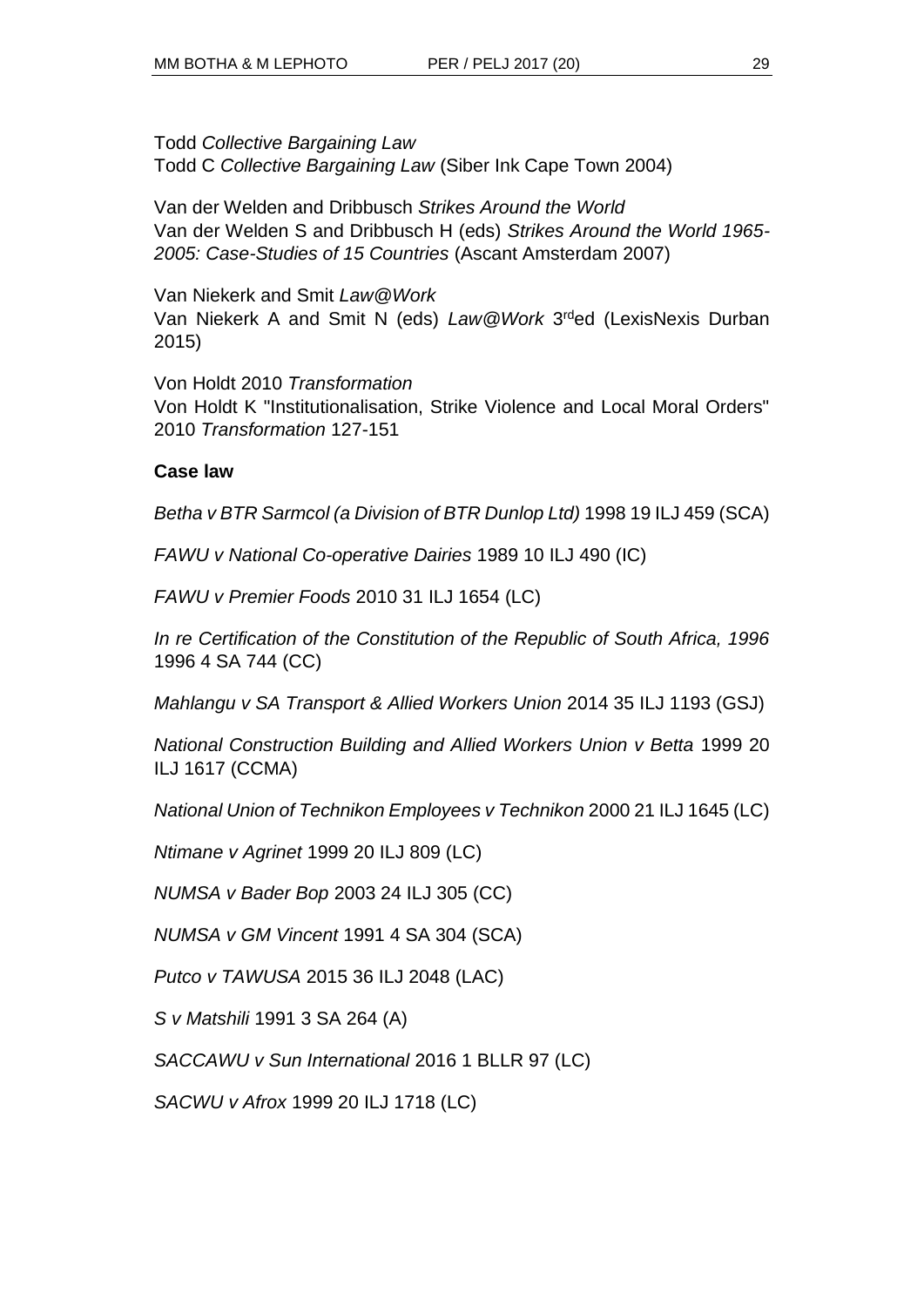*SACTWU v Coats* 2001 22 ILJ 1413 (LC)

*TAWUSA obo members v Algoa Bus Company and Putco* 2013 34 ILJ 2949 (LC)

*TAWUSA v Putco* 2016 6 BLLR 537 (CC)

*Technikon SA v National Union of Technikon Employees of SA* 2001 22 ILJ 427 (LAC)

# **Legislation**

*Constitution of the Republic of South Africa (Interim)*, 1993

*Constitution of the Republic of South Africa*, 1996

*Labour Relations Act* 28 of 1956

*Labour Relations Act* 66 of 1995

*National Economic Development and Labour Council Act* 35 of 1994

*Railway Regulation Act* of 1908

## **Government publications**

*Draft Labour Relations Bill* of 1995

*Explanatory Memorandum to the Labour Relations Bill* (1995 16 ILJ 278)

GN 765 in GG 18887 of 15 May 1998

### **International instruments**

*ILO Right to Organise and Collective Bargaining Convention* (No 98 of 1949)

### **Internet sources**

Odendaal 2014 http://www.miningweekly.com/article/sa-one-of-the-worldsmost-violent-strike-prone-countries-2014-08-06

Odendaal N 2014 *SA One of the World's Most Violent, Strike-prone Countries* http://www.miningweekly.com/article/sa-one-of-the-worlds-mostviolent-strike-prone-countries-2014-08-06 accessed 10 September 2016